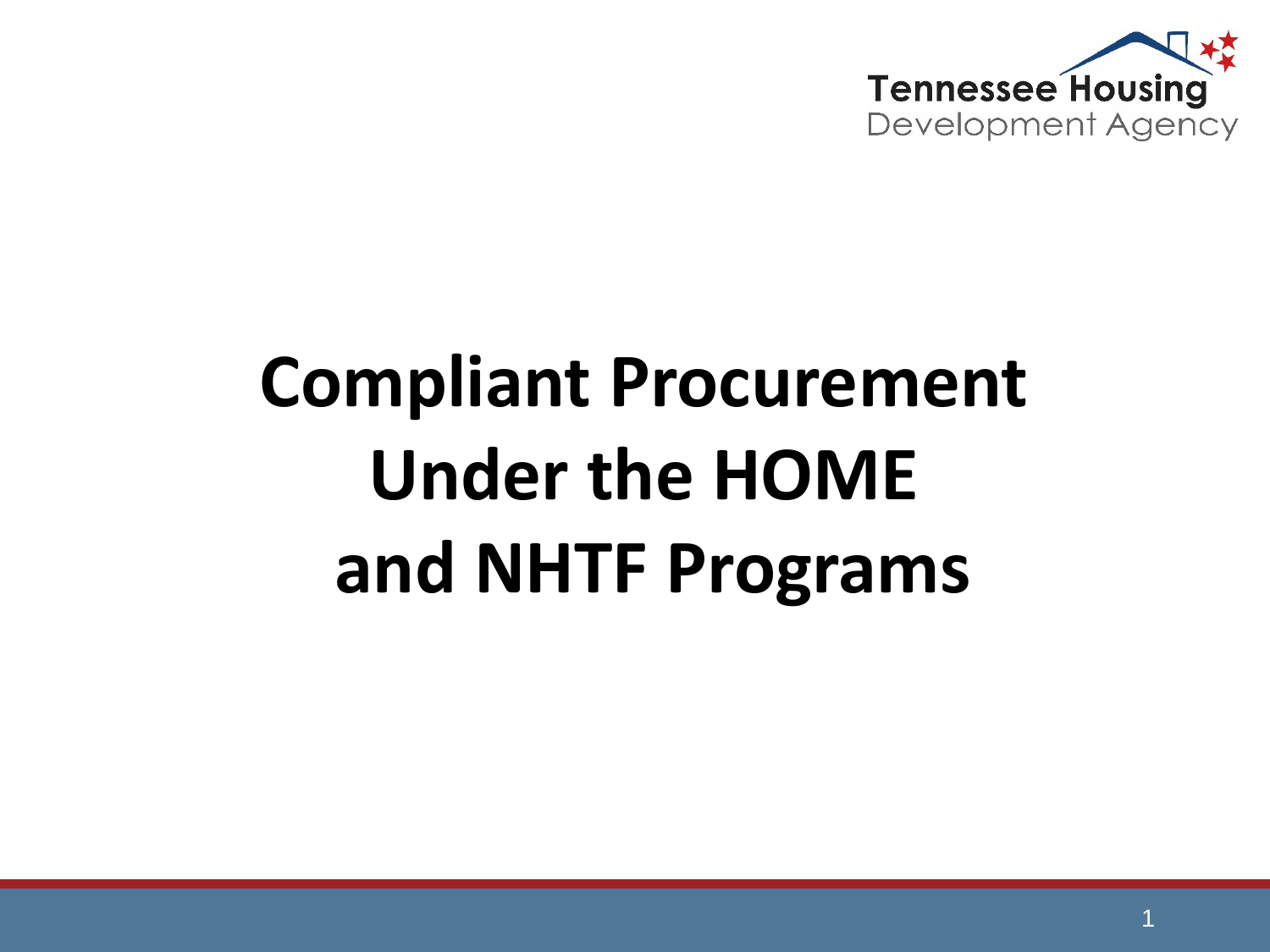# **Why Uniform Guidance?**



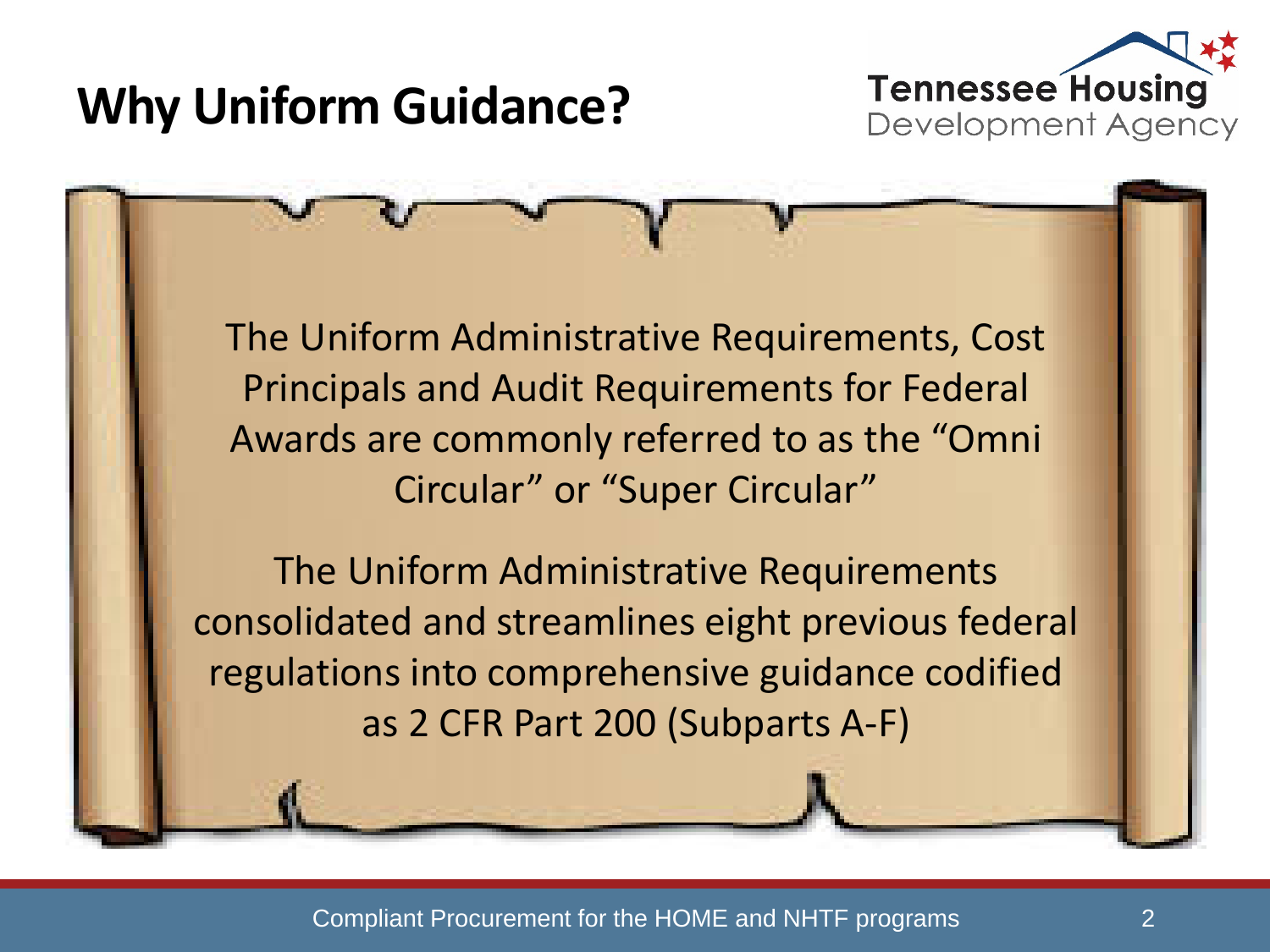

### **Objectives of Uniform Guidance**

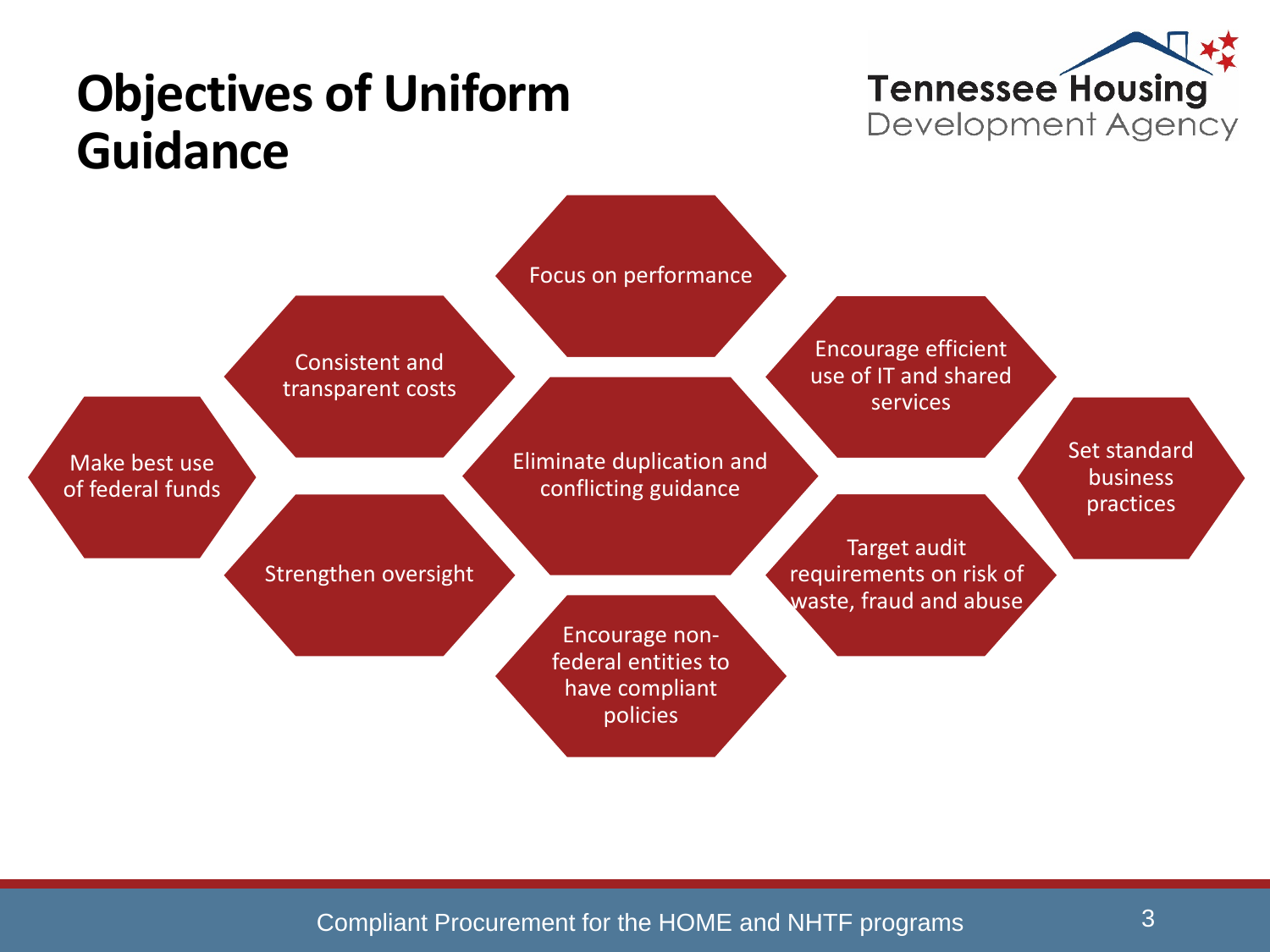### **Effective Date of Procurement Standards**



•Uniform Guidance Procurement Standards 200.317 - 200.326 are effective for all Grants with terms beginning July 1, 2016 and after.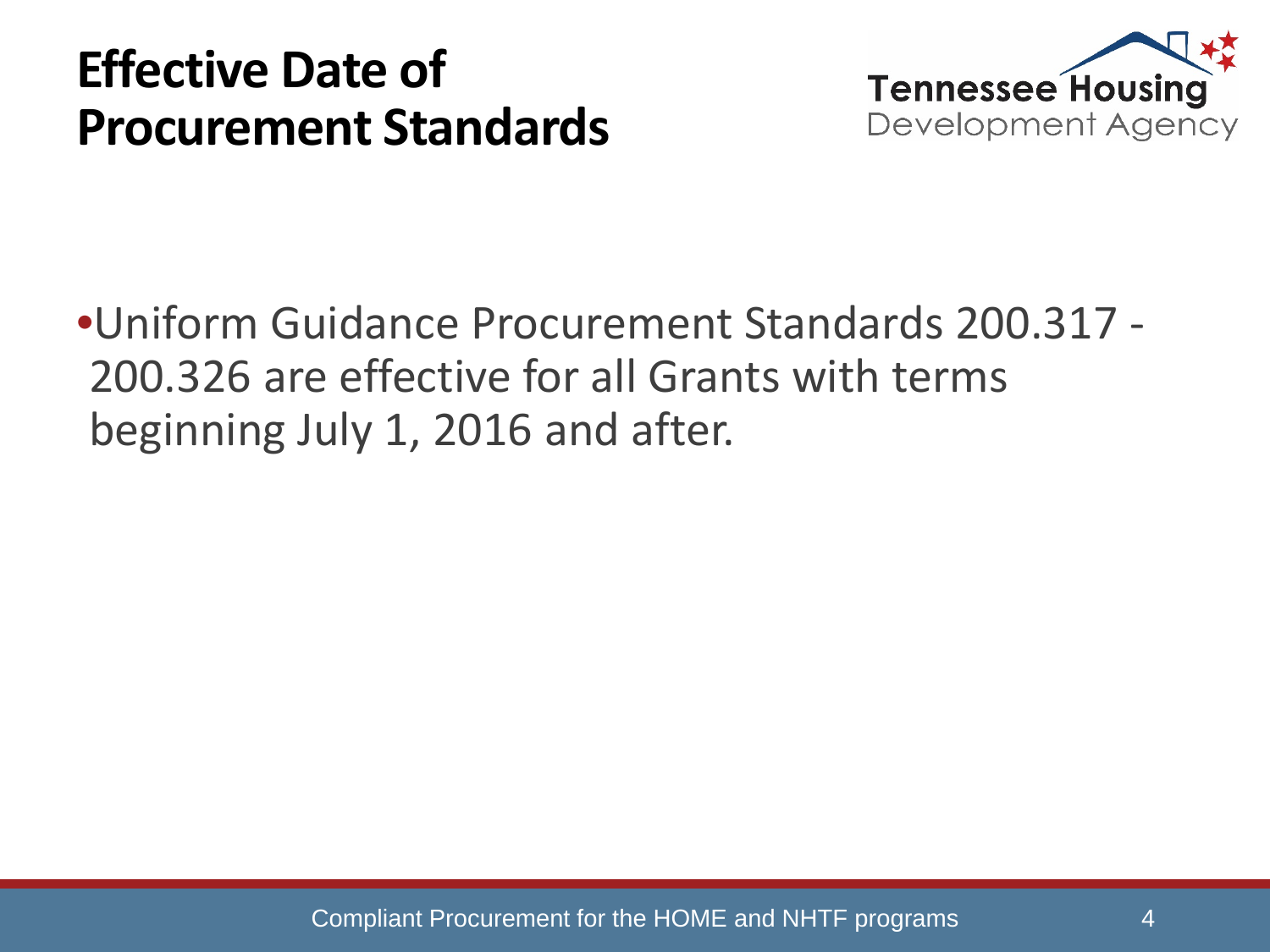### **Grant Compliance Components**





Compliant Procurement for the HOME and NHTF programs 5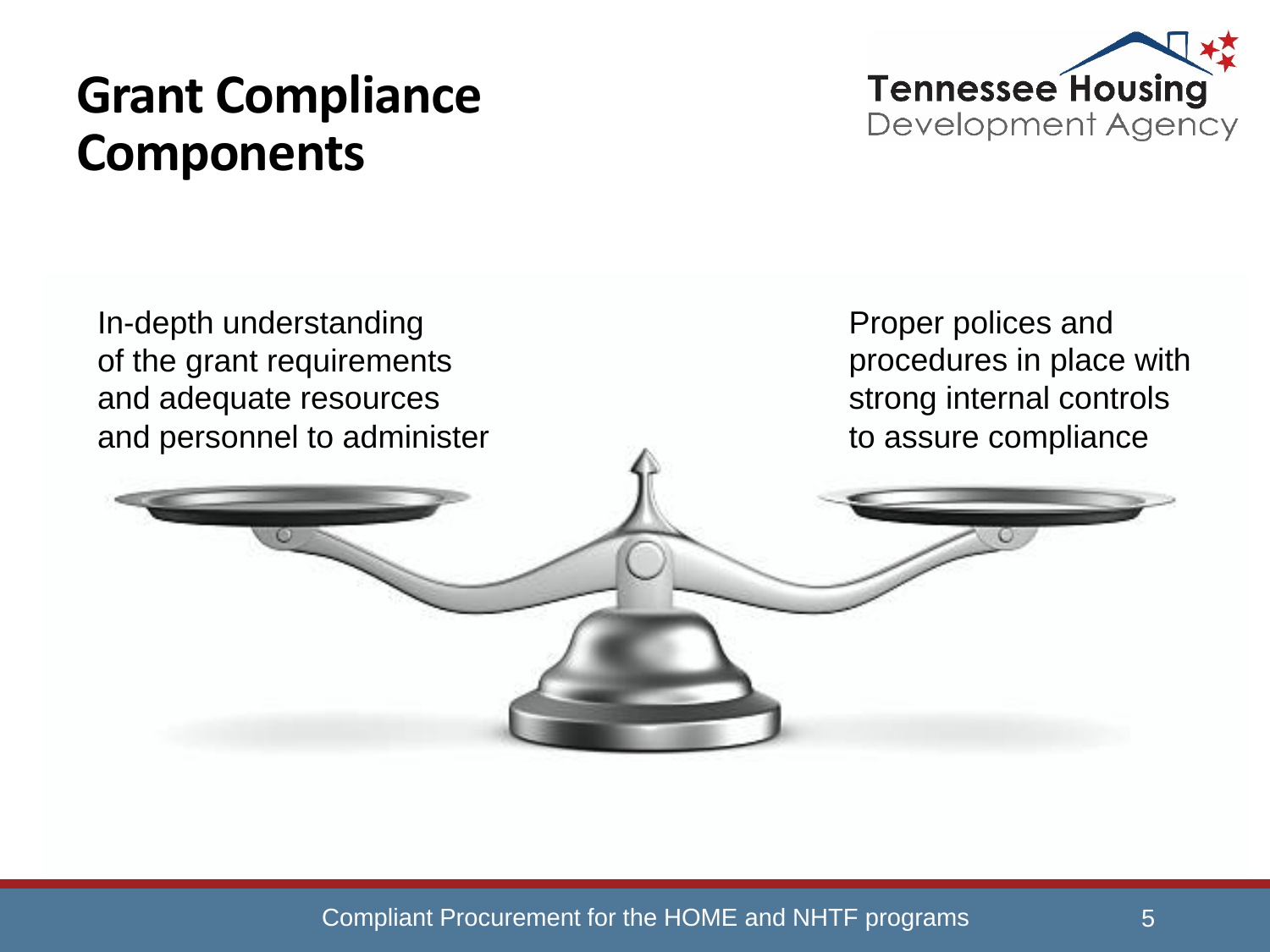

Compliant Procurement for the HOME and NHTF programs 6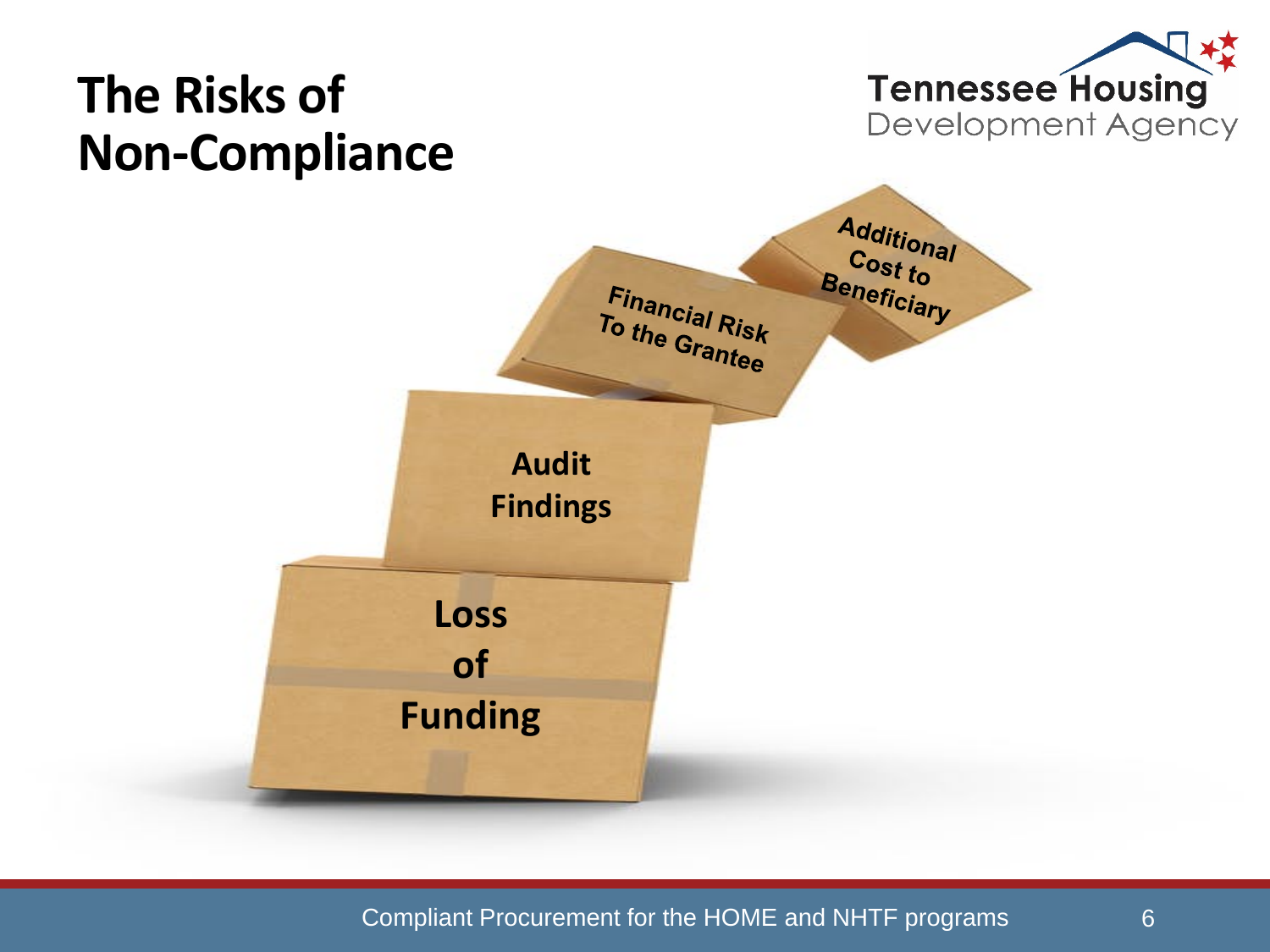

# **Sources of Procurement Compliance Requirements**

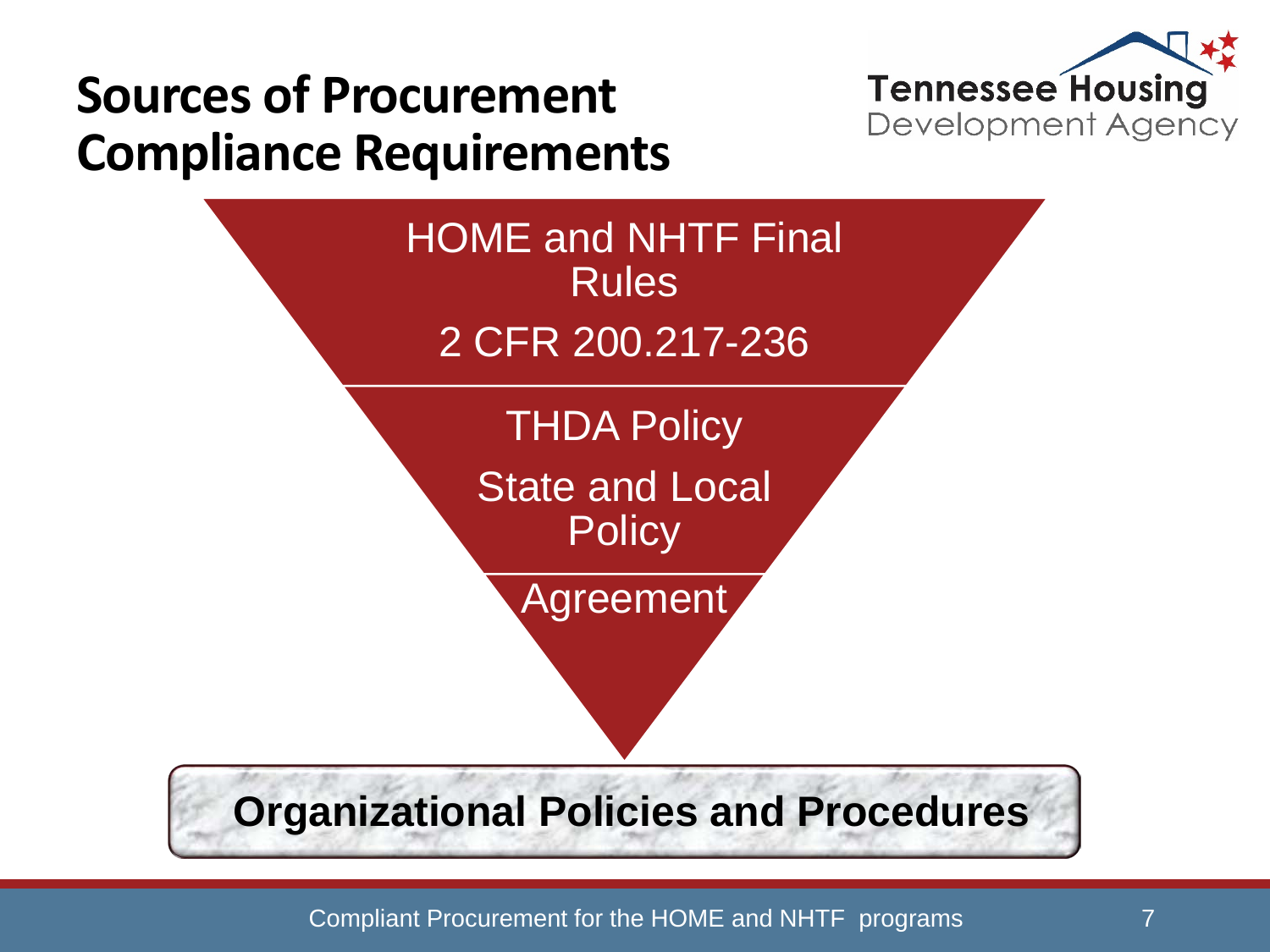### **Procurement Standards 2 CFR 200.317-326**



All non-federal entities, including sub-recipients of a state, must follow the following Uniform Guidance provisions.

- 200.318 General procurement standards
- 200.319 Competition
- 200.320 Methods of procurement to be followed
- 200.321 Contracting with small and minority business, women's business enterprises, and labor surplus area firms
- 200.322 Procurement of recovered materials
- 200.323 Contract cost and price
- 200.324 Federal awarding agency or pass through entity review
- 200.325 Bonding requirements
- 200.326 Contract provisions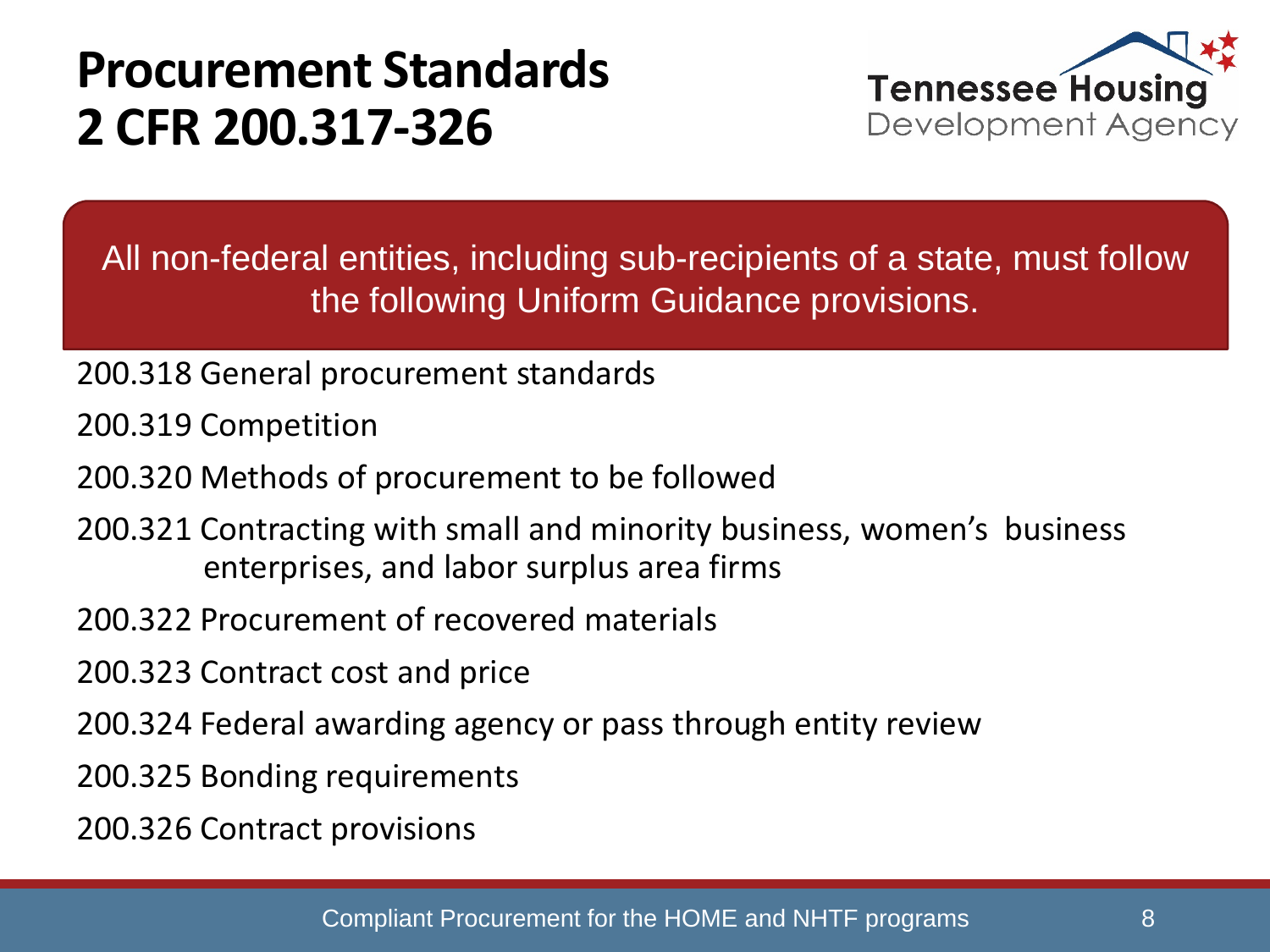### **Procurement Standards 200.317**



- **Procurement by States:** States must follow the same policies and procedures used for non-Federal procurements.
- **Local Governments**: Must comply with local governments procurement policy and all state and federal procurement requirements, which ever are more stringent.
- **Non-Profits:** Must comply with organizational procurement policy and state and federal procurement requirements, which ever are more stringent.
- **Public Housing Authorities:** Must comply with local governments procurement policy and all state and federal procurement requirements, which ever are more stringent.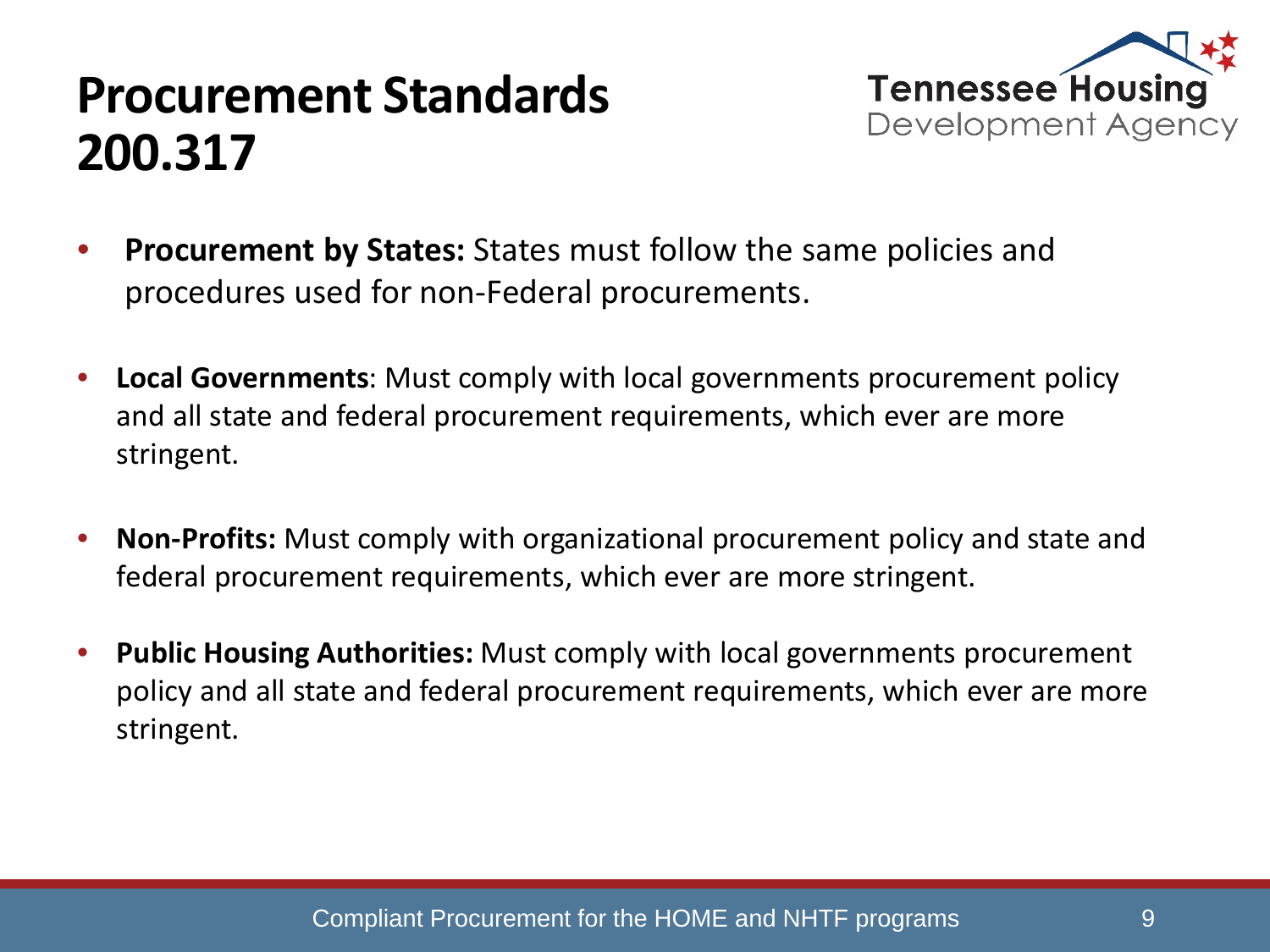### **Must vs Should**



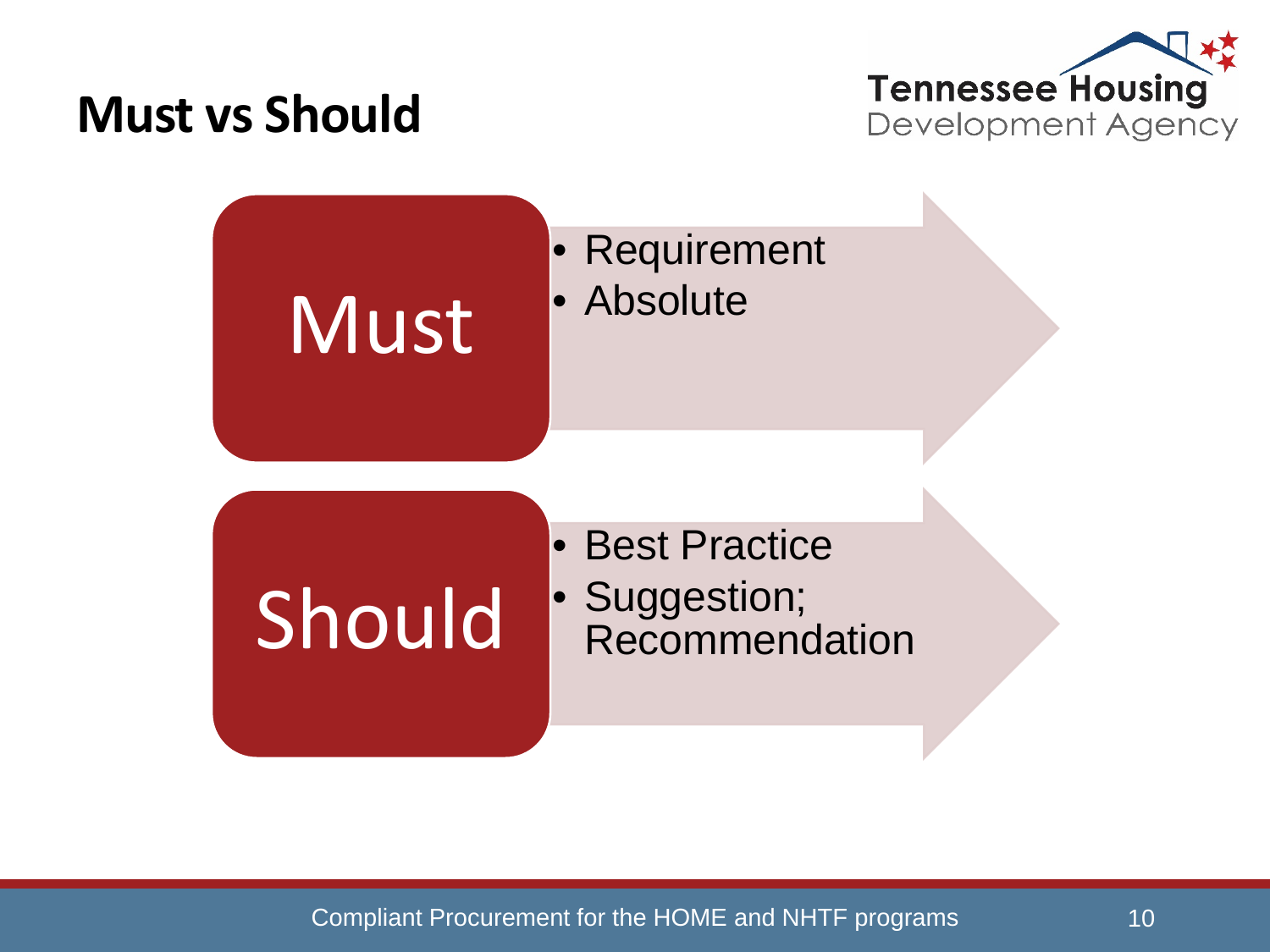### **Procurement Standards 200.318 (c) Conflicts**



- •**Conflict:** A conflict of interest would arise when the employee, officer, or agent, any member of his or her immediate family, his or her partner, or an organization which employs or is about to employ any of the parties indicated herein, has a financial or other interest in or a tangible personal benefit from a firm considered for a contract.
- •**Gratuities:** Officers, employees, and agents of the non-Federal entity must neither solicit nor accept gratuities, favors, or anything of monetary value from contractors or parties to subcontracts. However, non-Federal entities may set standards for situations in which the financial interest is not substantial or the gift is an unsolicited item of nominal value. The standards of conduct must provide for disciplinary actions to be applied for violations of such standards by officers, employees, or agents of the non-Federal entity.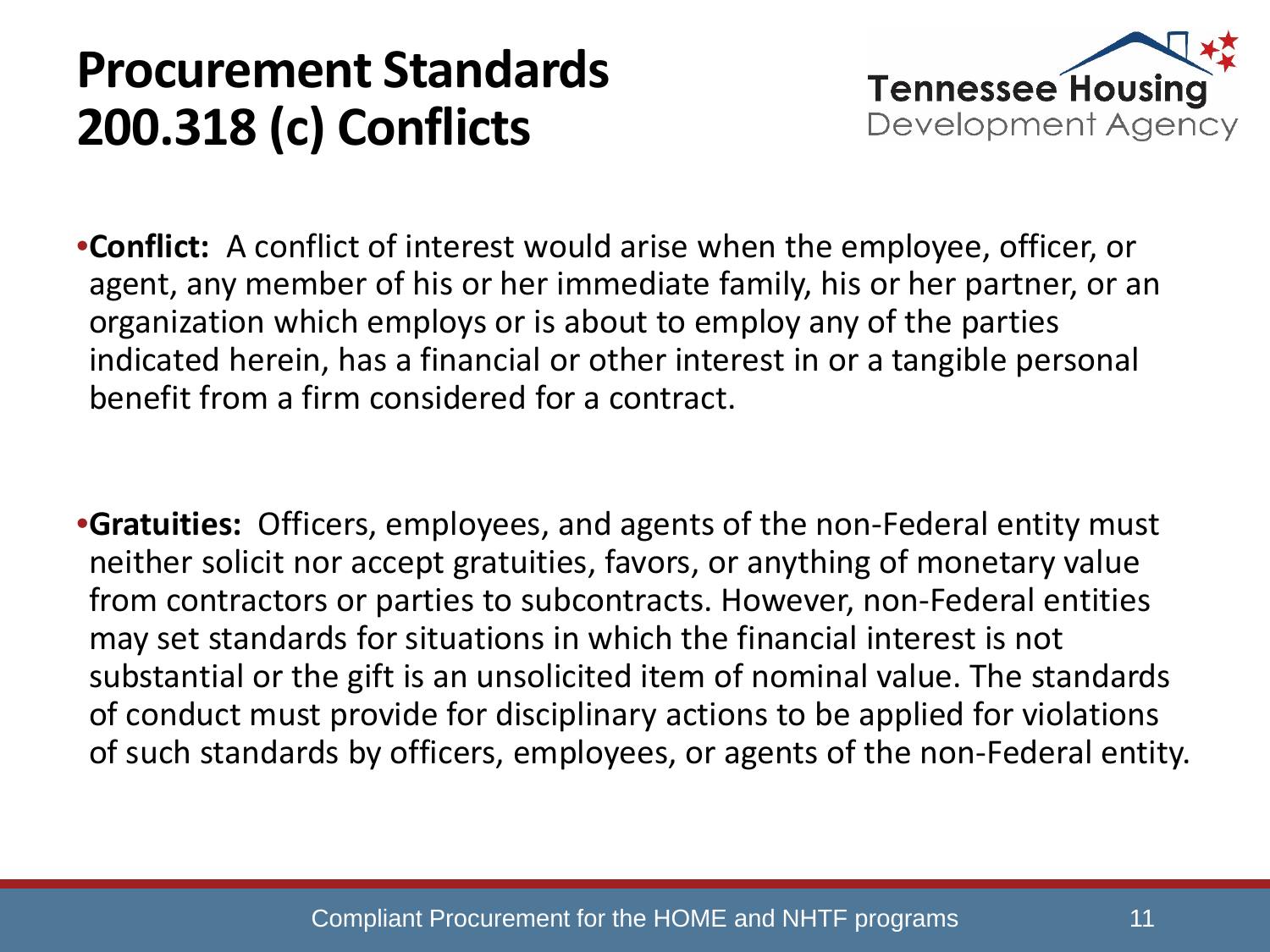### **Procurement Standards 200.318 (c) Conflicts**



**Organizational Conflict**

•Organizational conflicts of interest mean that because of relationships with a parent company, affiliate, or subsidiary organization, the entity is unable to or appears to be unable to be impartial in conducting a procurement action involving a related organization.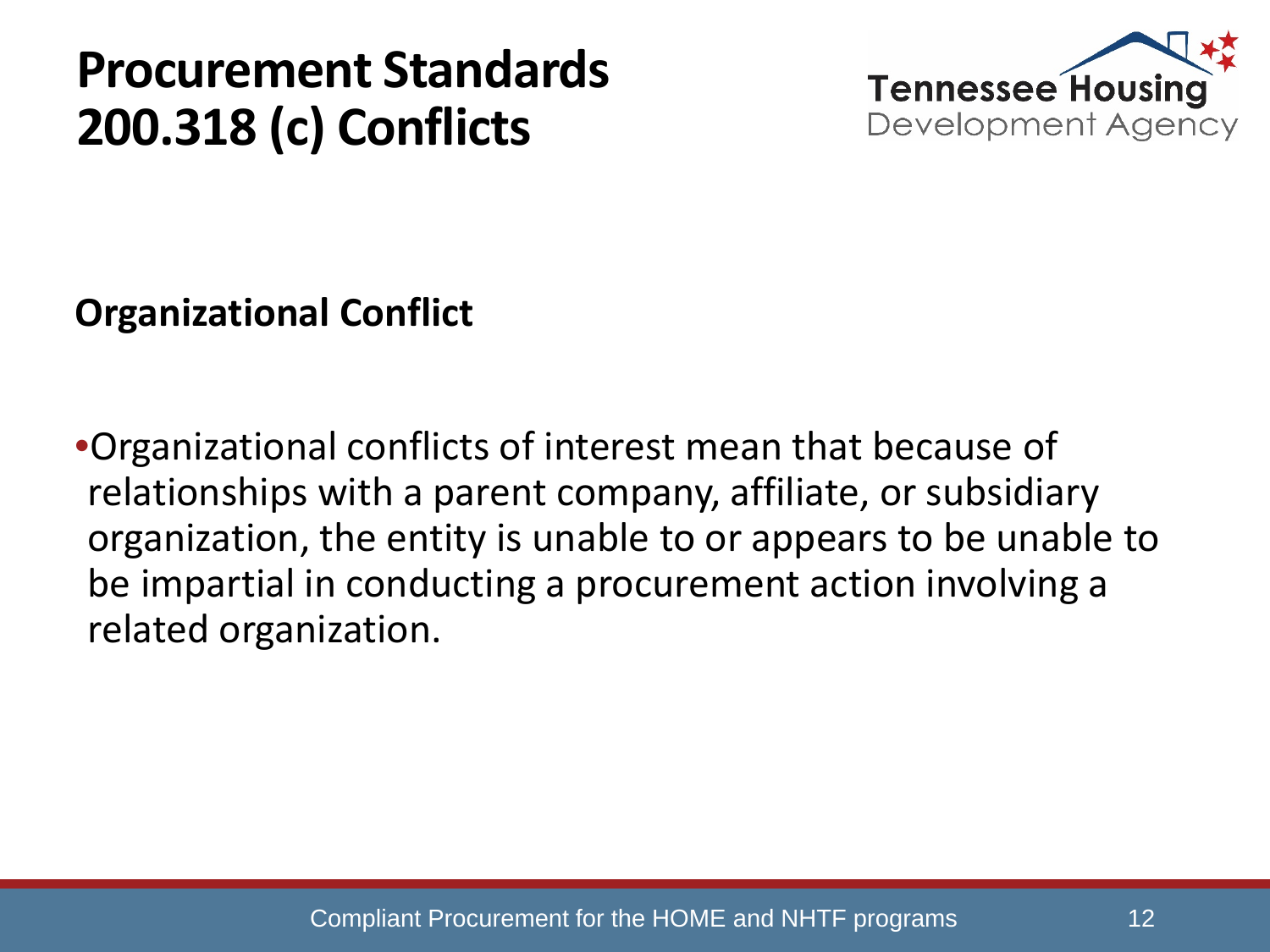# **Procurement Standards 200.318 (d-f)**



- •Organizations must avoid acquisition of unnecessary or duplicative items.
- •Consideration should be given to consolidating or breaking out procurement to obtain a more economical purchase.
- •**Organizations are encouraged to enter into state and local intergovernmental agreements or inter-entity agreements where appropriate for procurement or use of common or shared goods and services**.
- •Organizations are encouraged to use Federal excess and surplus property in lieu of new equipment or property.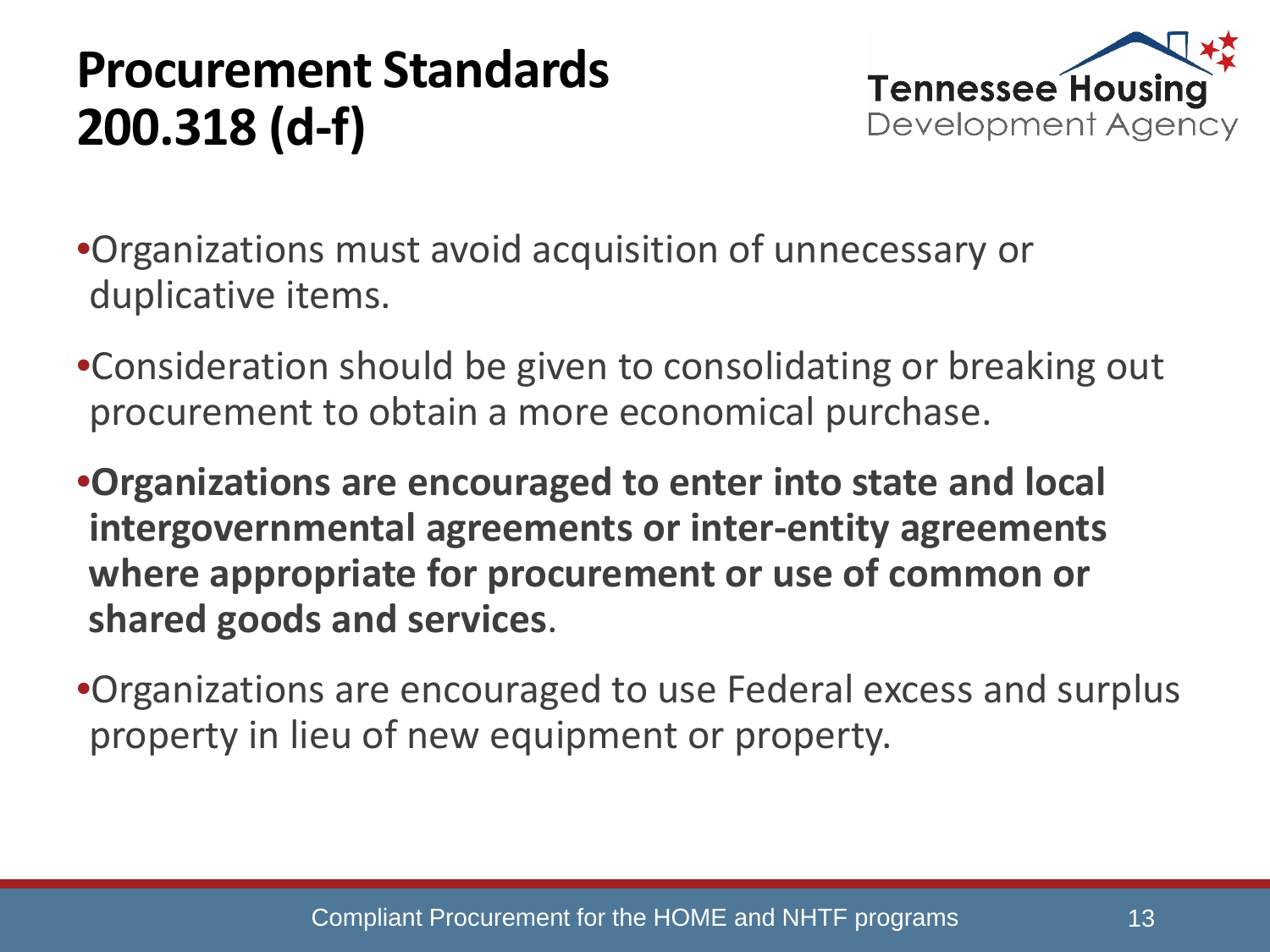# **Procurement Standards 200.318 (g-h)**



- •Organizations are encouraged to use value engineering clauses in construction contracts of sufficient size. Value engineering is a systematic and creative analysis of each contract item or task to ensure that its essential function is provided at the overall lowest cost.
- •Organization must award contracts only to responsible contractors possessing the ability to perform successfully. Consideration will be given to contractor integrity, compliance with public policy, past performance and financial and technical resources.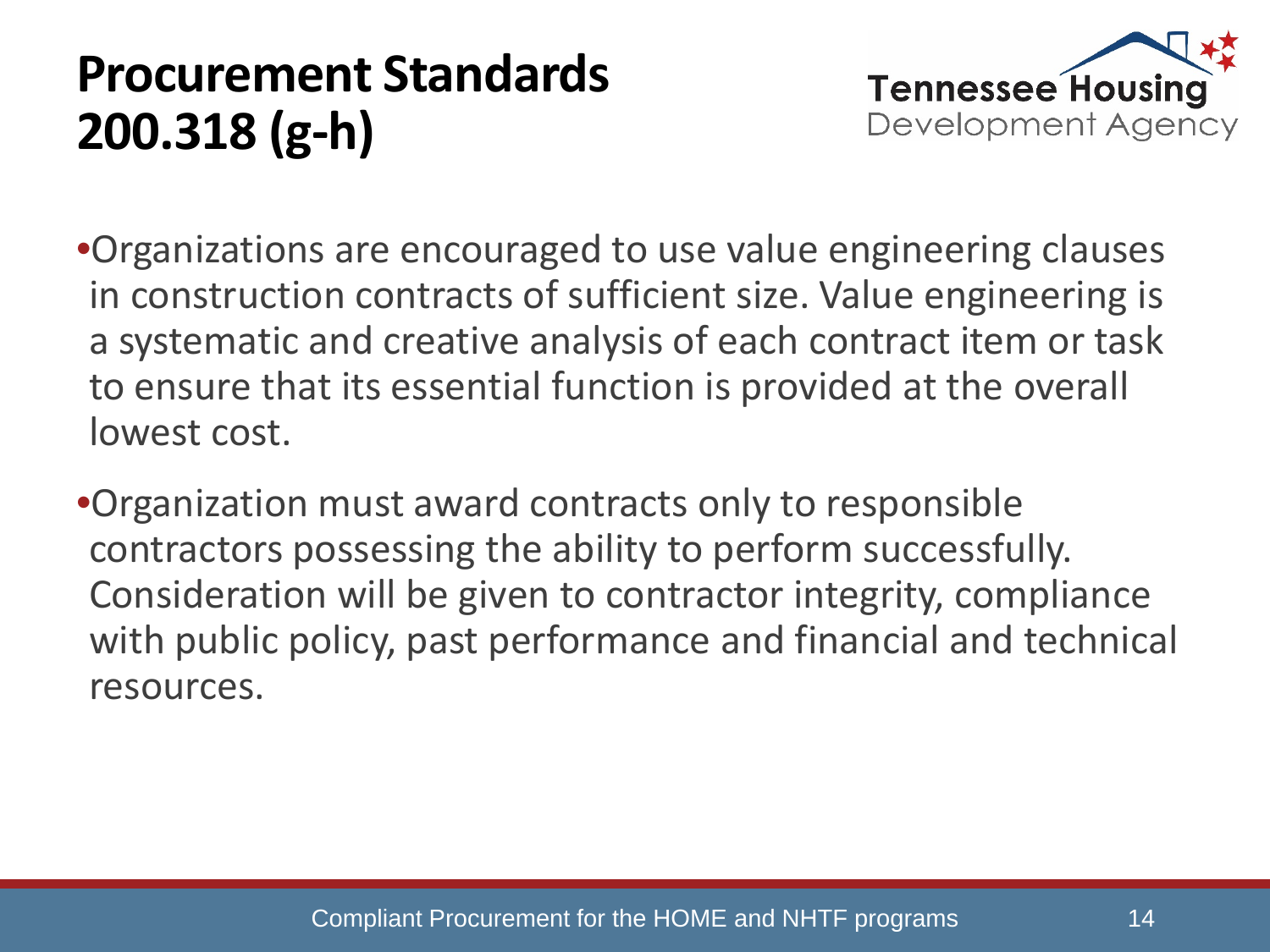### **Procurement Standards 200.318 (i-k)**



- •Organizations must maintain records sufficient to document the rationale for the following, but not limited to:
	- ◦Method of procurement,
	- ◦Method of solicitation
	- ◦Selection of contract type,
	- ◦Contractor selection or rejection, and
	- ◦Basis for contract price.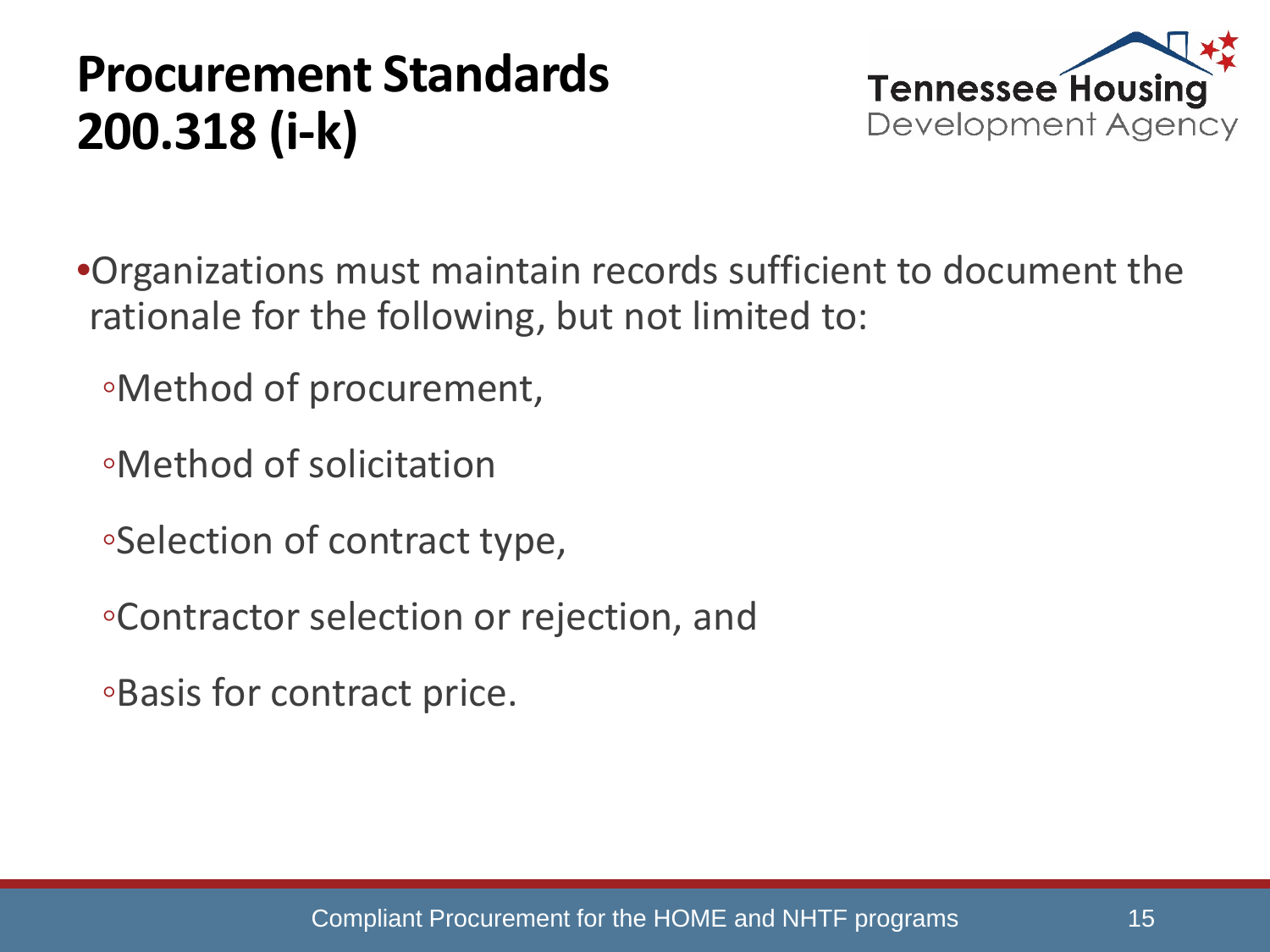### **Procurement Standards 200.318 (i-k)**



•Time and materials contracts can only be used after a determination that no other contract is suitable and if the contract includes a ceiling price that the contractor exceeds at this own risk.

•Organization is solely responsible for good administrative practices and sound business judgment, and for the settlement of all contractual and administrative issues arising out of procurements.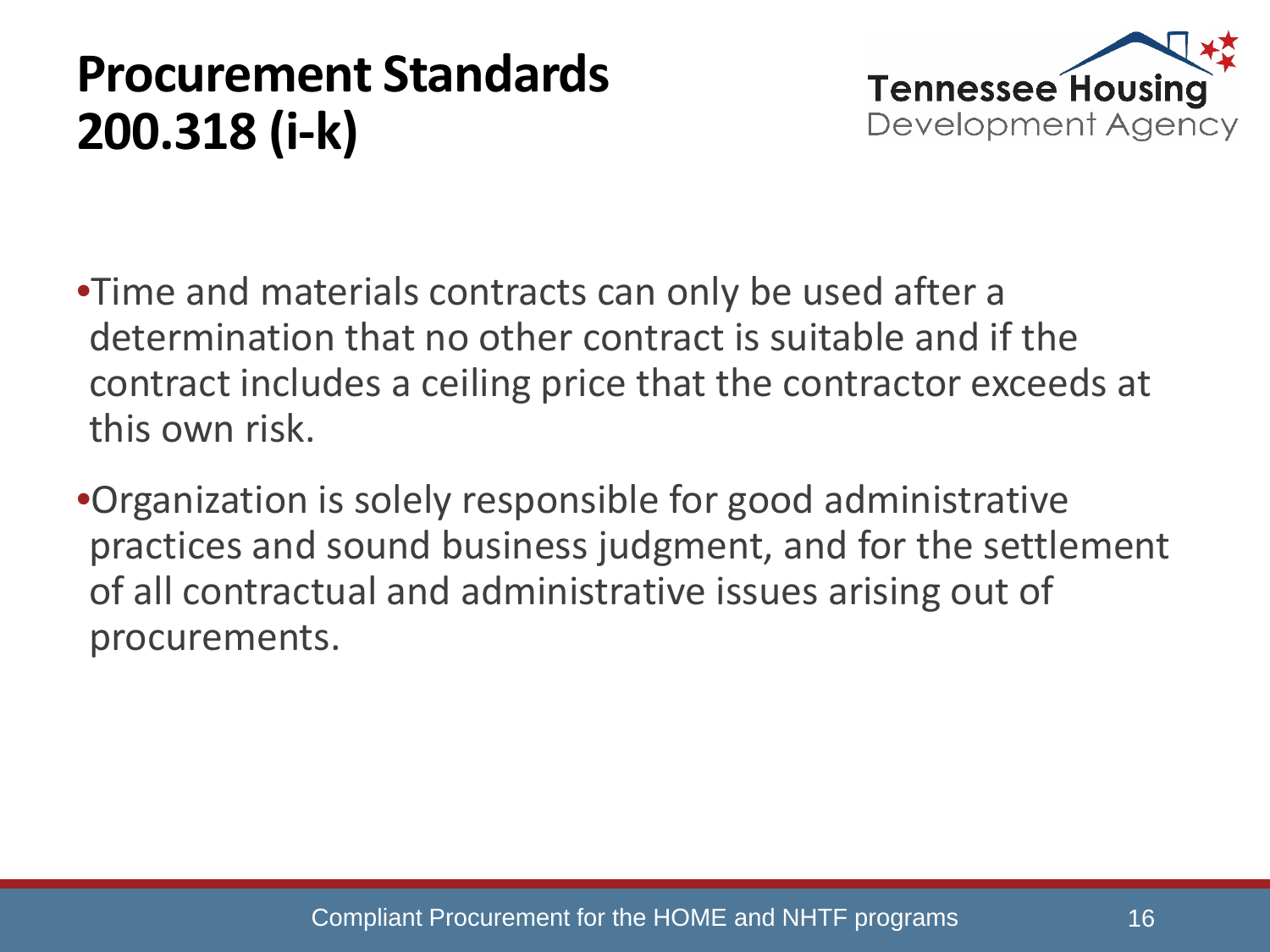# **Competition 200.319 (a-b)**



•All procurements must be conducted in a manner that provides full and open competition. Situations considered to be restrictive of competition include:

- Placing unreasonable qualifying requirements on firm
- Requiring unnecessary experience and excessive bonding requirements
- Noncompetitive pricing practices between firms or affiliated companies
- Noncompetitive contracts to consultants that are on retainer
- Organization conflicts of interest
- Specifying on a "brand name" instead of allowing for "an equal" product consideration
- Arbitrary actions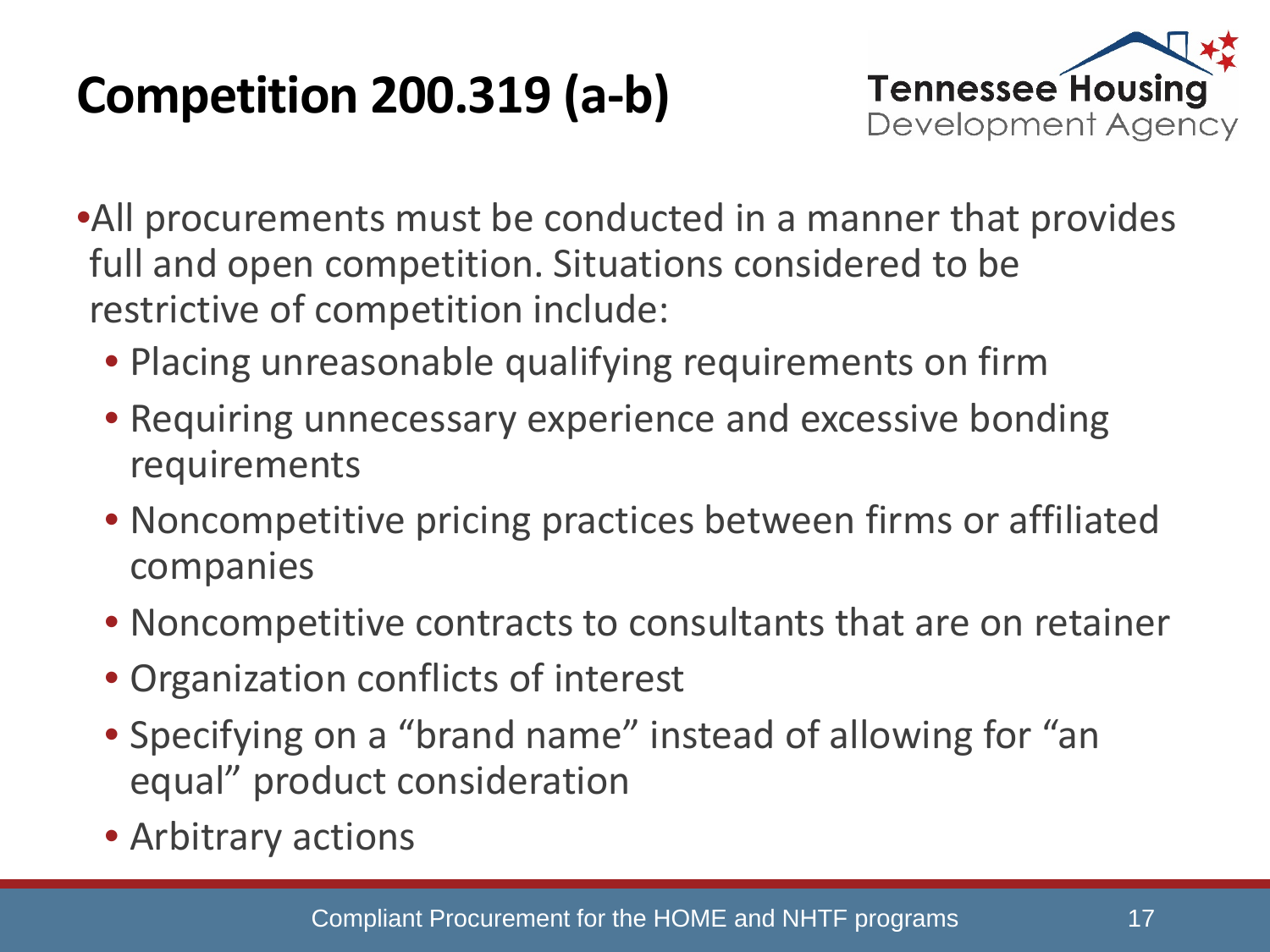### **Contract Cost and Price 200.323**



•Every procurement must have a cost or price analysis performed, including contract modifications.

- Method and degree of analysis can vary given the situation, but as a starting point independent estimates must be made before receiving bids or proposals
- Bids that exceed 10% of the cost analysis may be required to be re-bid and the solicitation broadened at THDA's discretion.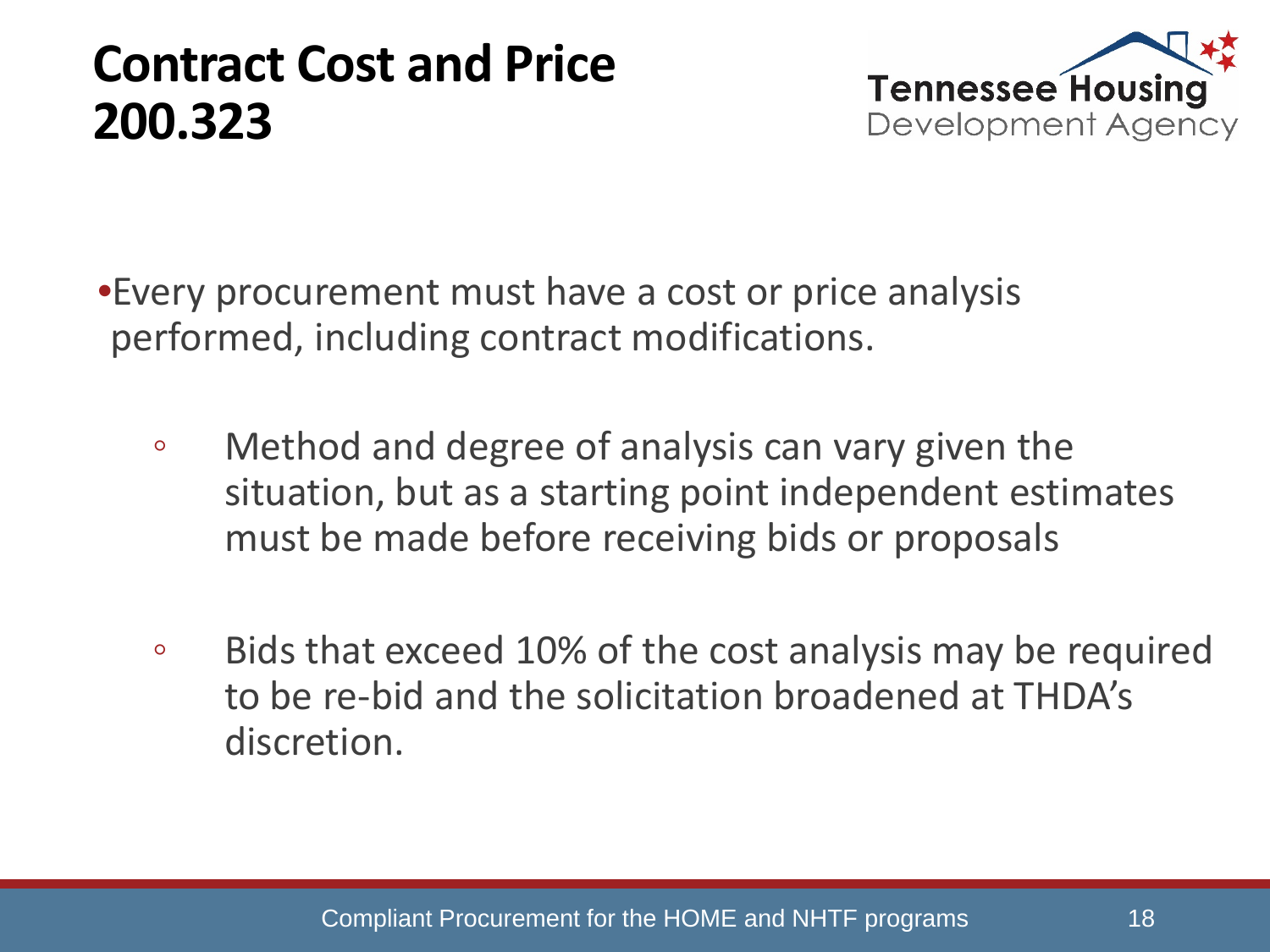### **Competition 200.319 (a-b)**



•Organizations are prohibited from using statutorily or administratively imposed state or geographical preferences (unless mandated by federal statute, or in cases where a state license, such as architectural or engineering, may be required to perform a project in the state)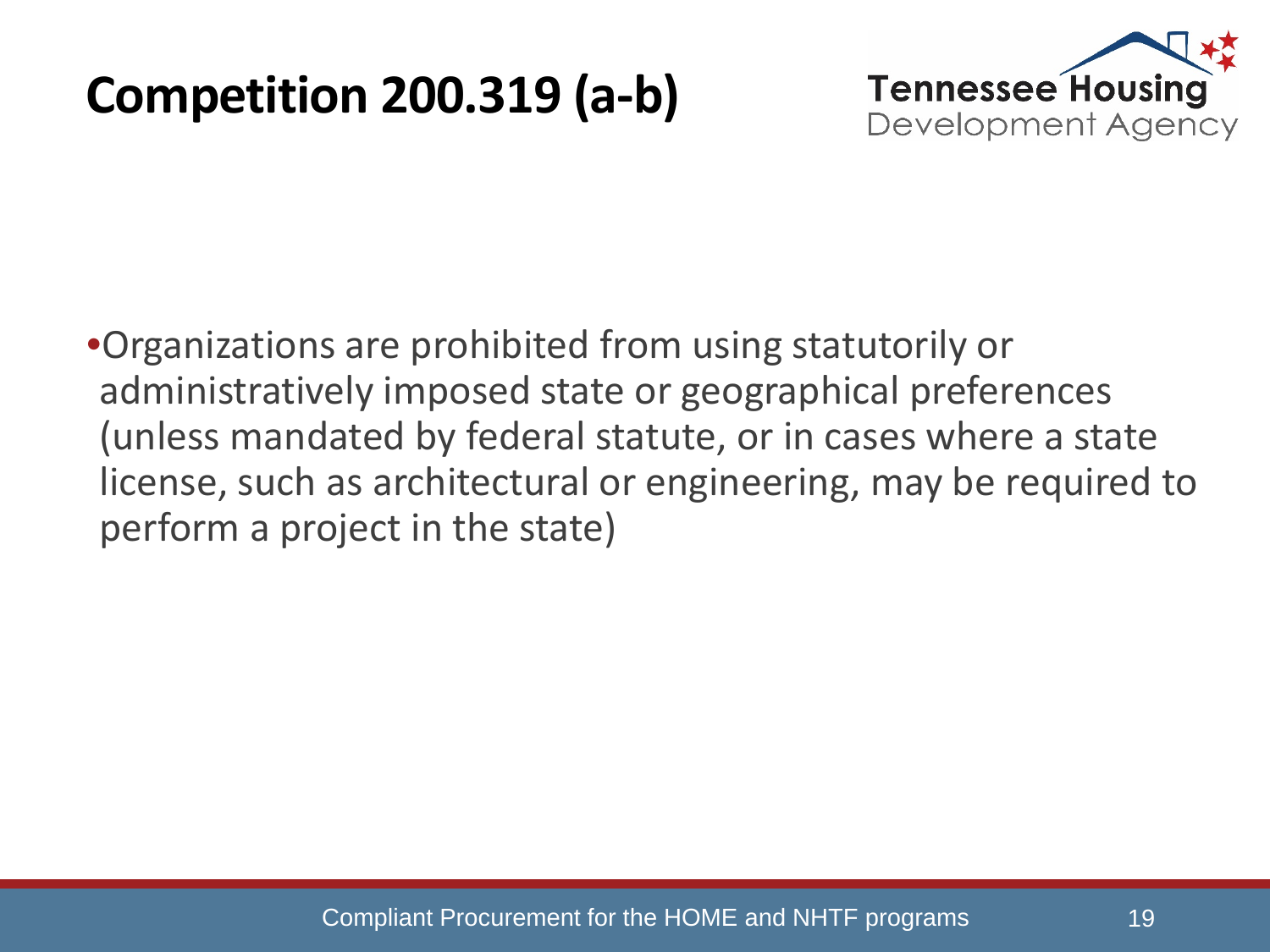# **Competition 200.319 (c) Written Procedures**



- •Clear and accurate description of the technical requirement for material, product or services.
	- Description must not contain features which unduly restrict competition (if competitively bid)
	- Detailed product specifications should be avoided if at all possible
	- A "brand name or equivalent" description may be used to define performance or other important requirements when it is impractical or uneconomical to make a clear and accurate description of the technical requirements.
	- Identify all of the requirements that offerors must fulfill and all other factors to be used in evaluating bids or proposals.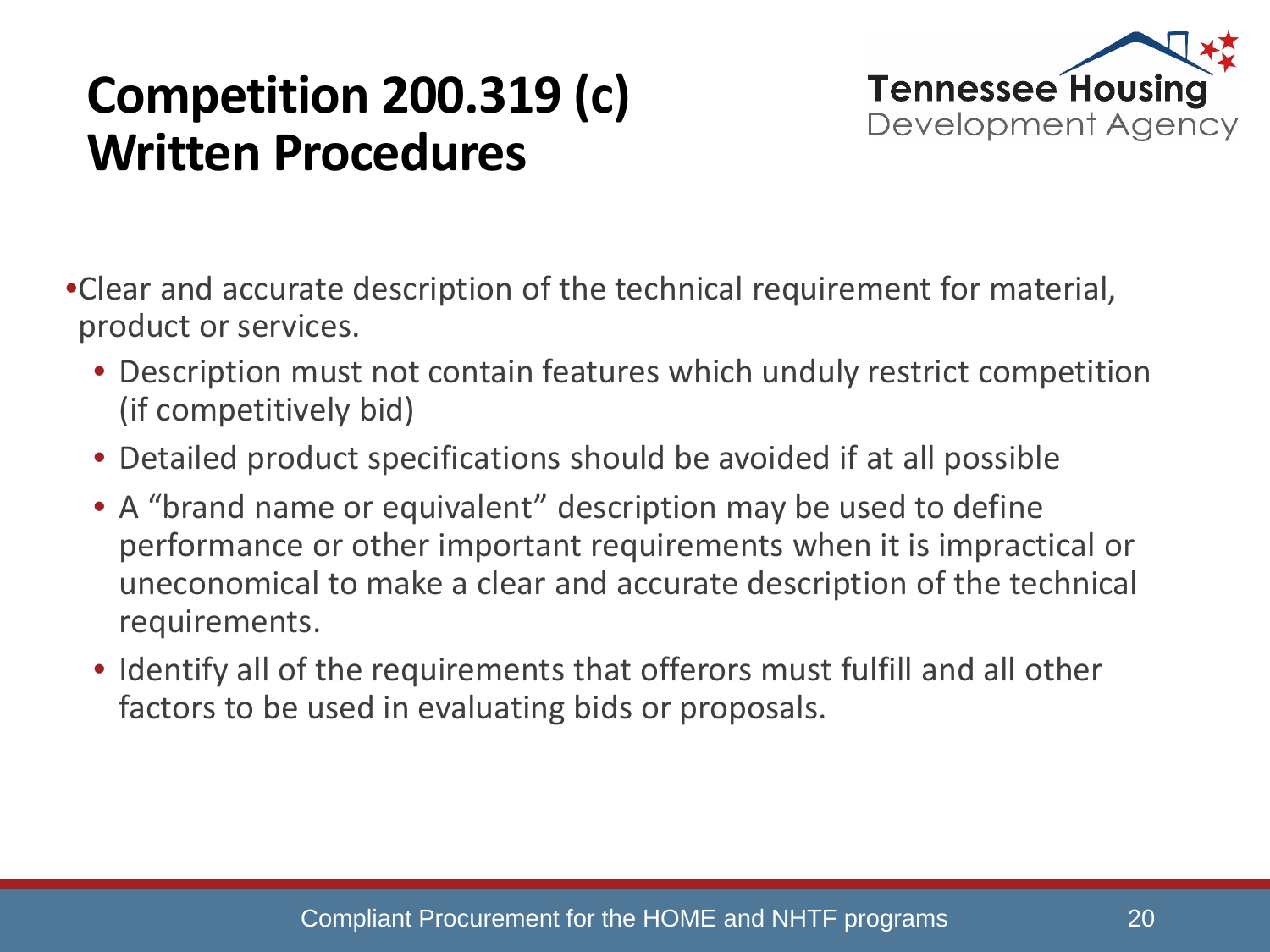# **Competition 200.319 (d)**



Organization must:

- •Ensure that all prequalified lists of persons, firms, or products that are used are current and include enough qualified sources to ensure maximum open and free competition.
	- Having a prequalified list does **NOT** satisfy the requirement to **publish** solicitations for individual contracts
- •Not preclude potential bidders from qualifying during the solicitation period.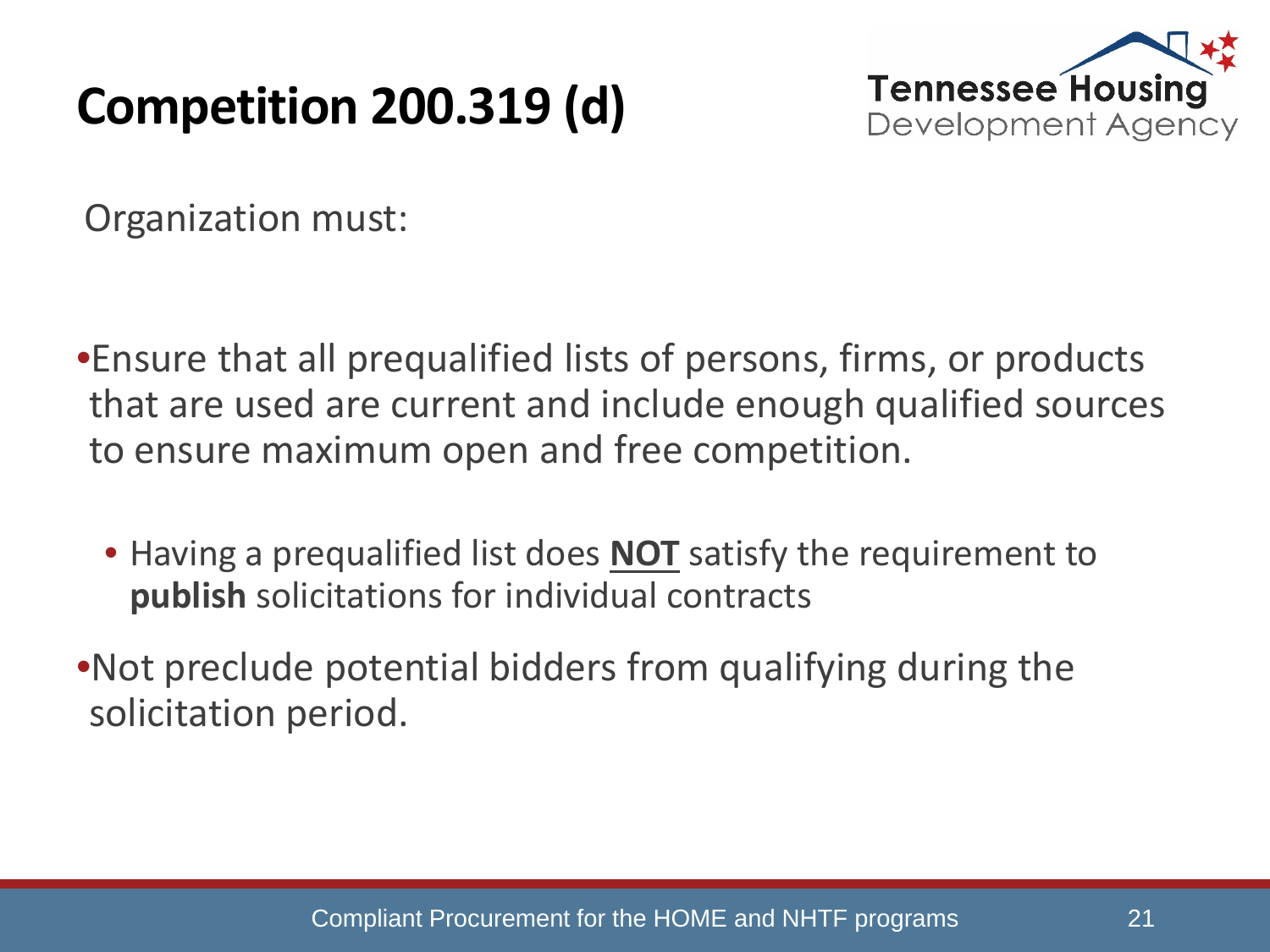

#### **Procurements without competition:**

- •Micro-purchases, \$3,500 or less, do not require competition or a cost/price analysis, but must be distributed equitably among qualified suppliers (to the extent practicable).
- •Micro-purchases may be awarded without soliciting competitive quotations if the non-Federal entity considers the price to be reasonable.
- •Micro purchases are cumulative over a grant term year.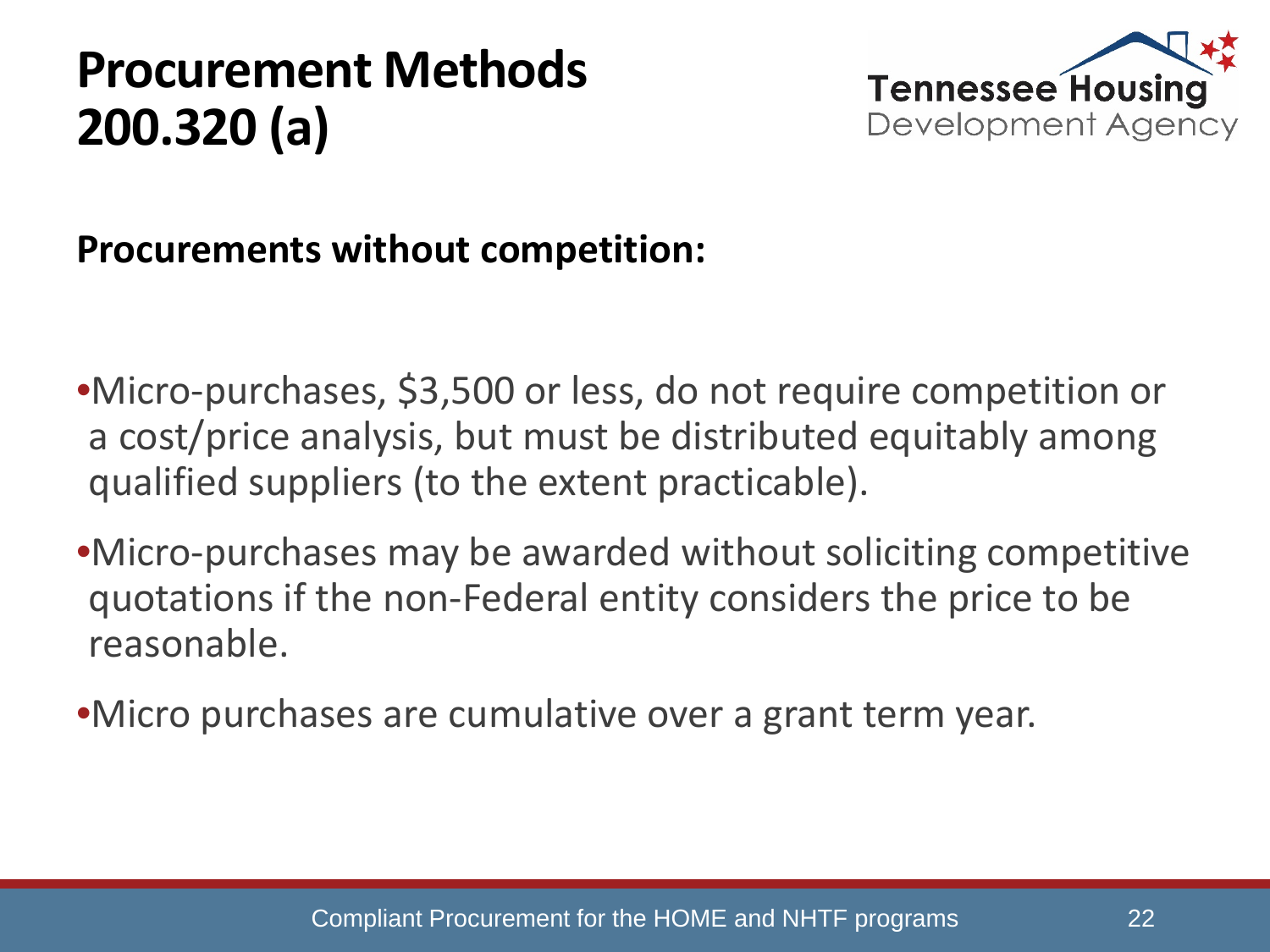

#### **Procurements requiring competition or cost-price analysis**

- •**Small purchases:** \$3,500-\$49,999, price and rate quotes must be obtained from an adequate number of qualified sources.
	- cost/price analysis required.
- •**Sealed Bids:** using firm fixed price contract, require formal advertising, 14 days prior to bid opening, two or more bidders must respond, and there is public opening of the bids at the grantee's primary place of business. **(All General Construction Contracts require a sealed bid process)**
- •**Competitive proposals:** used when sealed bids are not appropriate, requires advertising, includes a written method for conducting the technical evaluation, responses must be solicited from an adequate number of qualified sources, normally has more than one source submitting an offer and the award is either fixed price or cost reimbursable. (Non-construction purchases exceeding \$49,999)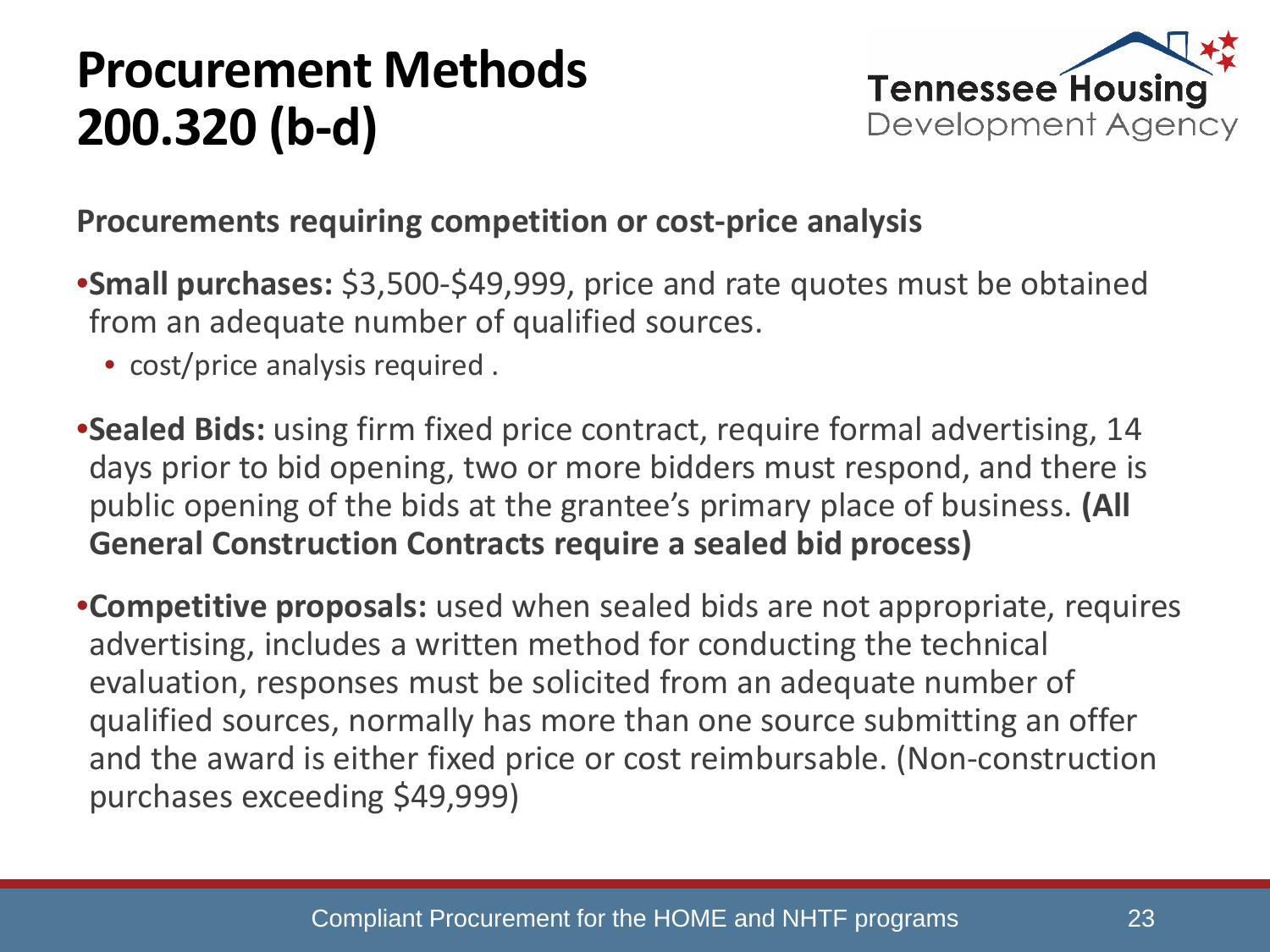### **Procurement Methods Small Purchases**



#### **Procurements requiring competition or cost-price analysis**

- •**Small purchases:** \$3,500-\$49,999, price and rate quotes must be obtained from an adequate number of qualified sources.
	- cost/price analysis required.
- •Small purchase procedures are those relatively simple and informal procurement methods for securing services, supplies, or other property that do not cost more than the Simplified Acquisition Threshold. If small purchase procedures are used, price or rate quotations must be obtained from an adequate number of qualified sources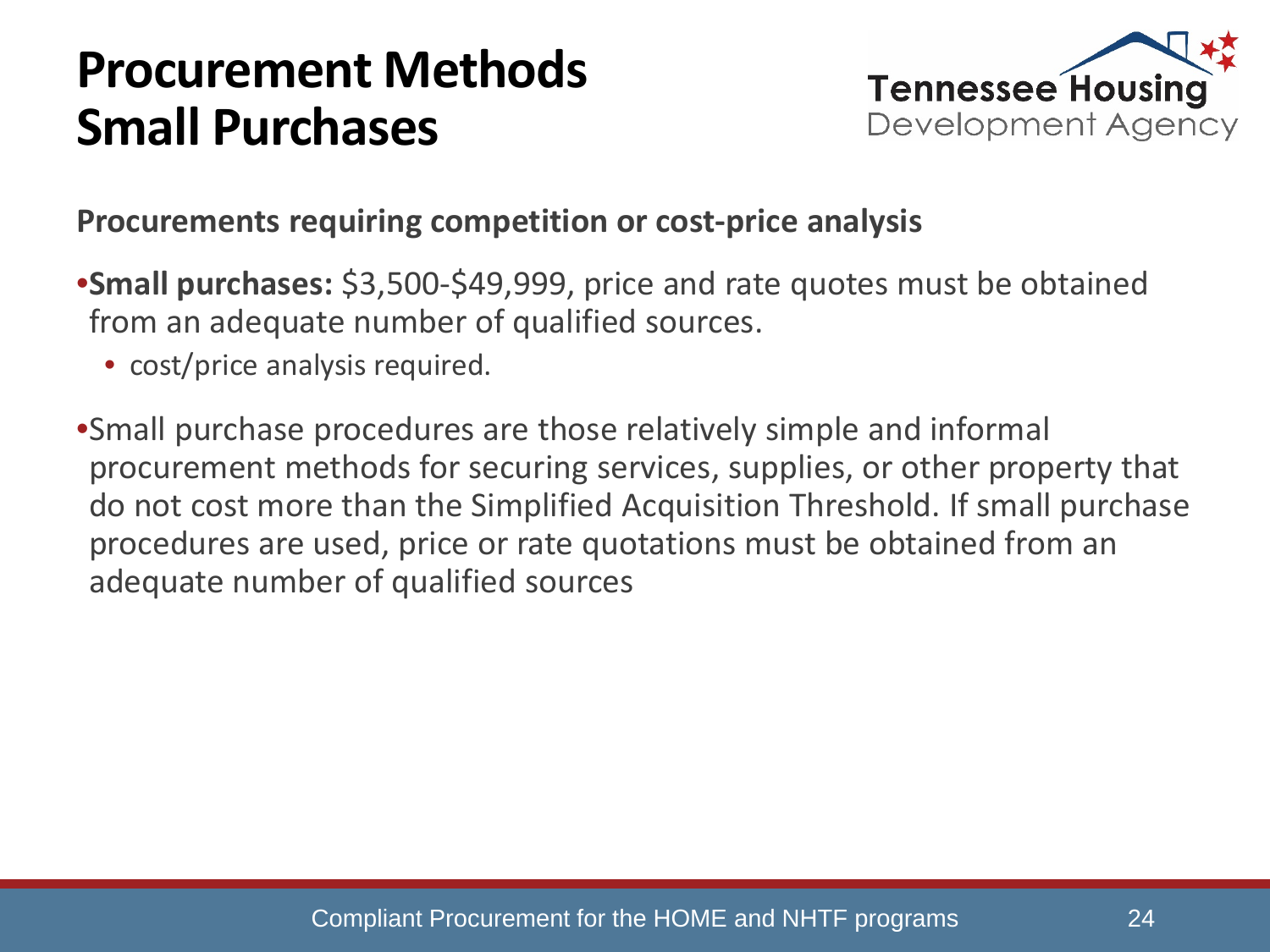

- •**Sealed Bids:** ) Procurement by sealed bids (formal advertising). Bids are publicly solicited and a firm fixed price contract (lump sum or unit price) is awarded to the responsible bidder whose bid, conforming with all the material terms and conditions of the invitation for bids, is the lowest in price. The sealed bid method is the required method for procuring construction.
- •In order for sealed bidding to be feasible, the following conditions should be present:
	- A complete, adequate, and realistic specification or purchase description is available;
	- Two or more responsible bidders are willing and able to compete effectively for the business; and
	- The procurement lends itself to a firm fixed price contract and the selection of the successful bidder can be made principally on the basis of price.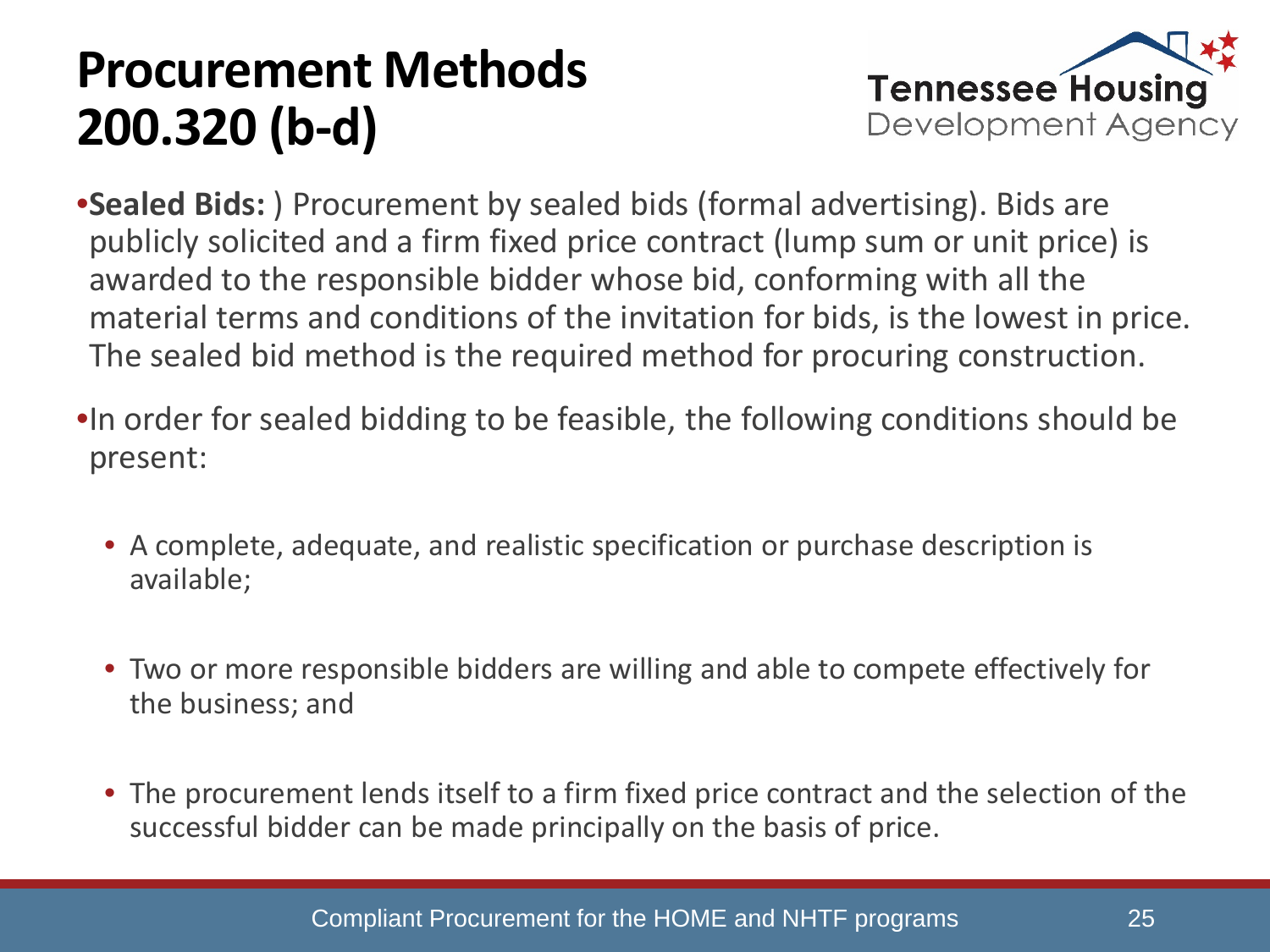

#### **Procurements requiring competition or cost-price analysis**

•**Sealed Bids:** ) Cont,

- •If sealed bids are used, the following requirements apply:
	- Bids must be solicited from an adequate number of known suppliers, providing them sufficient response time prior to the date set for opening the bids, for local, and tribal governments and public housing authorities, the **invitation for bids must be publicly advertised**;
	- The invitation for bids, which will include any specifications and pertinent attachments, must define the items or services in order for the bidder to properly respond;
	- All bids will be opened at the time and place prescribed in the invitation for bids, and for local and tribal governments, the bids must be opened publicly;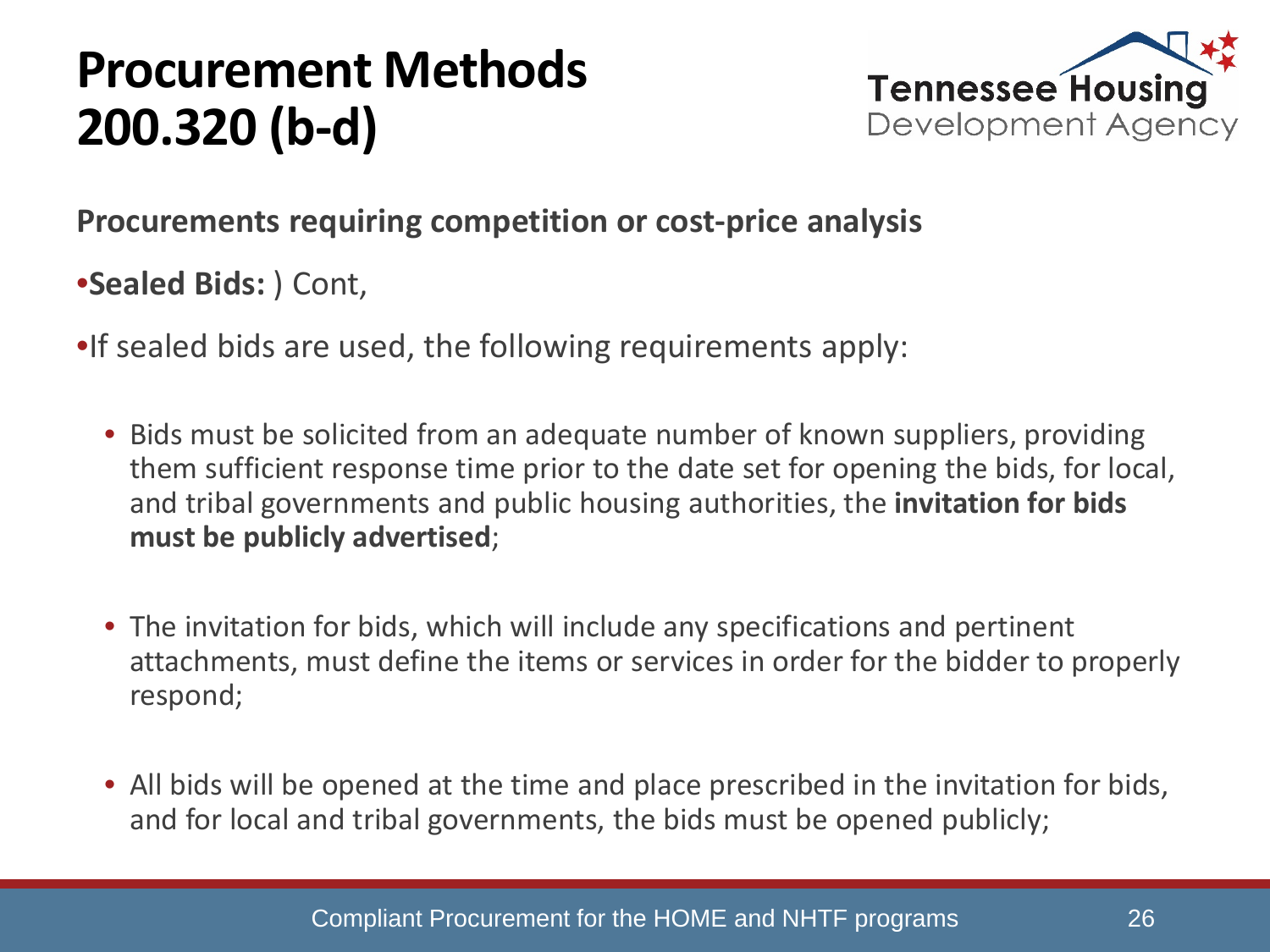

#### **Procurements requiring competition or cost-price analysis**

•**Sealed Bids:** ) Cont,

- •If sealed bids are used, the following requirements apply:
	- A firm fixed price contract award will be made in writing to the lowest responsive and responsible bidder. Where specified in bidding documents, factors such as discounts, transportation cost, and life cycle costs must be considered in determining which bid is lowest. Payment discounts will only be used to determine the low bid when prior experience indicates that such discounts are usually taken advantage of; and
	- Any or all bids may be rejected if there is a sound documented reason.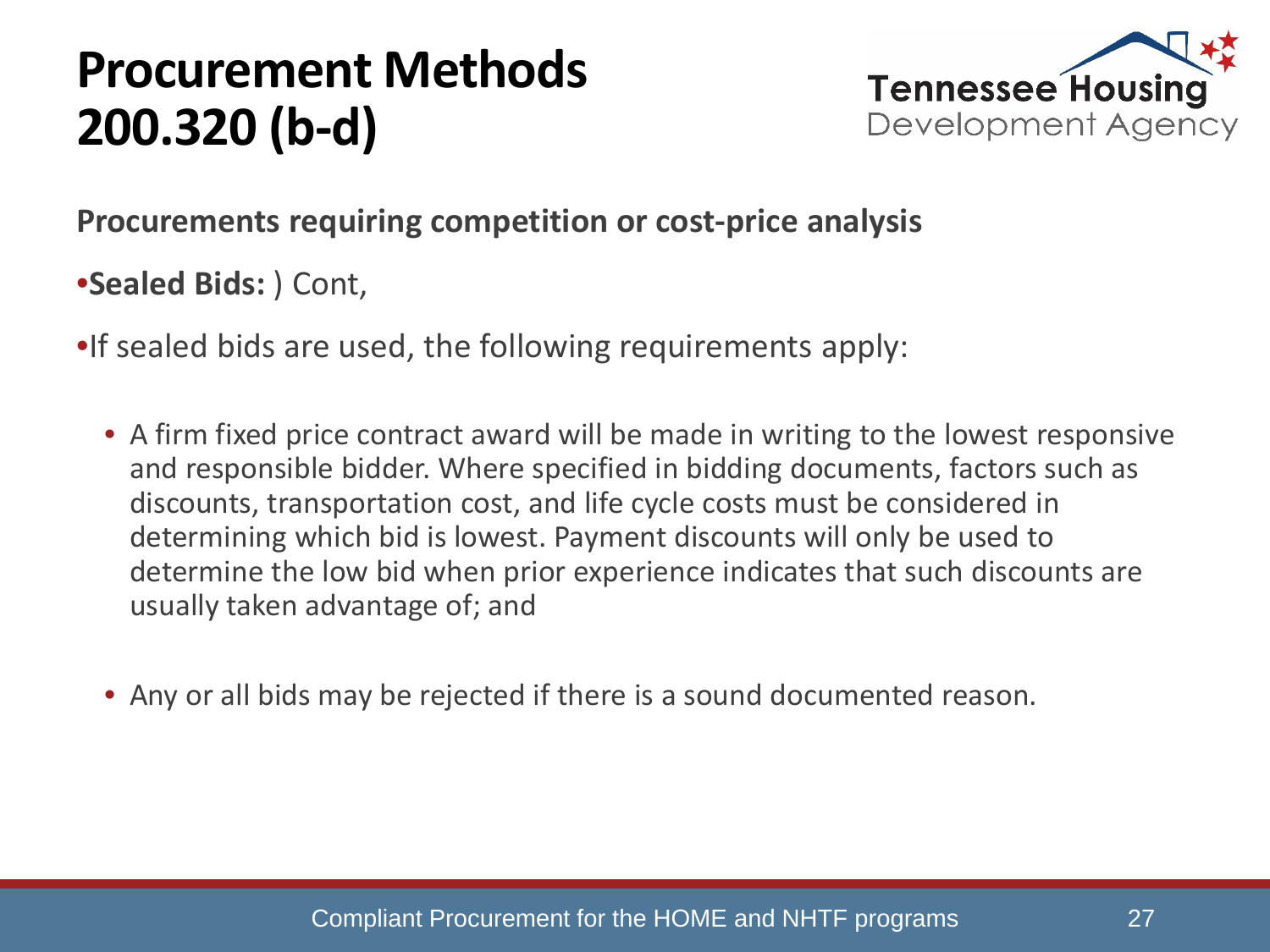

#### **Procurements requiring competition or cost-price analysis**

- •**Competitive proposals:** used when sealed bids are not appropriate, requires advertising, includes a written method for conducting the technical evaluation, responses must be solicited from an adequate number of qualified sources, normally has more than one source submitting an offer and the award is either fixed price or cost reimbursable. (Non-construction purchases exceeding \$49,999)
- •Requests for proposals must be publicized and identify all evaluation factors and their relative importance. Any response to publicized requests for proposals must be considered to the maximum extent practical;
	- Proposals must be solicited from an adequate number of qualified sources;
	- The non-Federal entity must have a written method for conducting technical evaluations of the proposals received and for selecting recipients;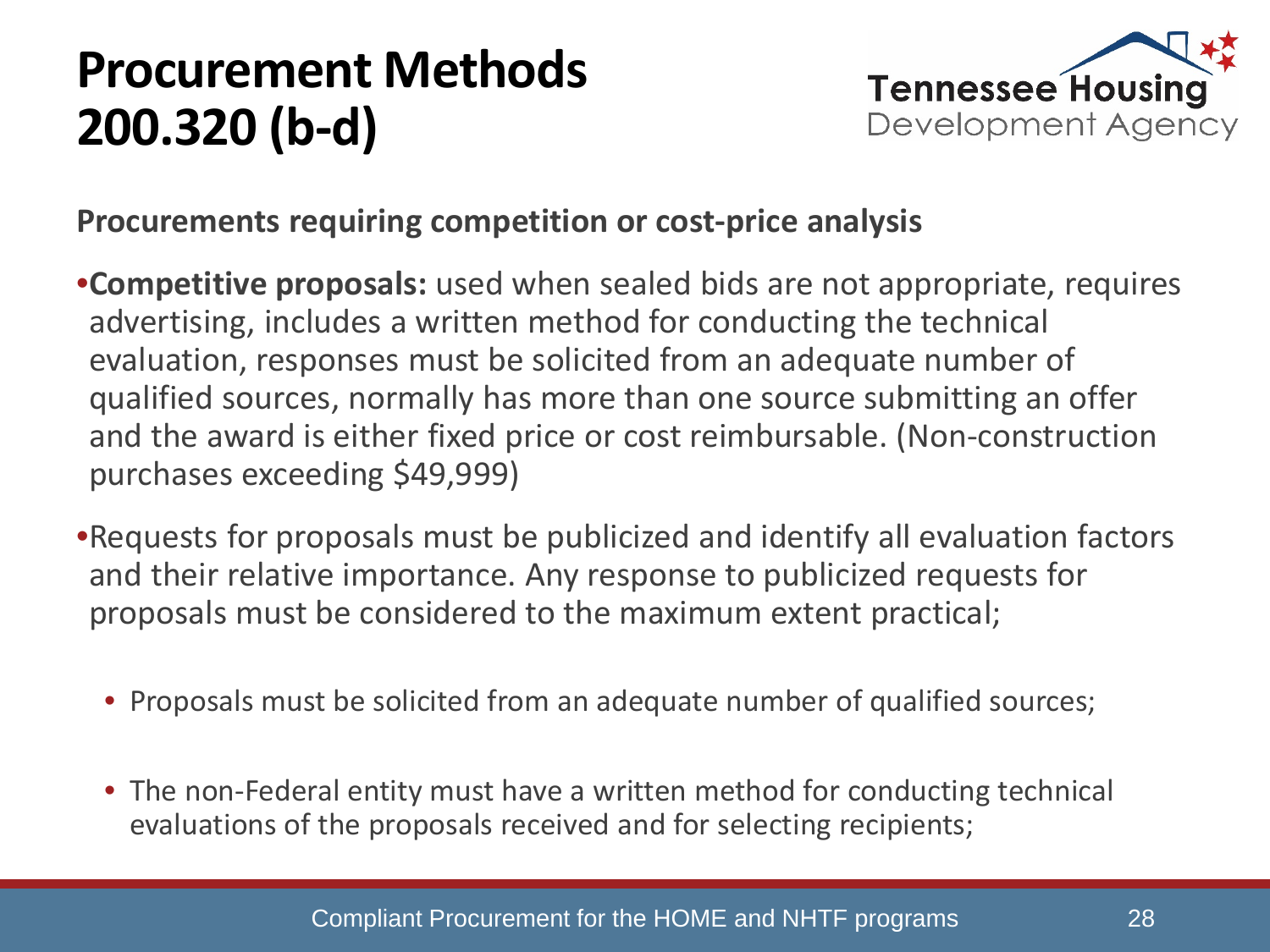

#### **Competitive Proposals Cont.**

- Contracts must be awarded to the responsible firm whose proposal is most advantageous to the program, with price and other factors considered; and
- The non-Federal entity may use competitive proposal procedures for qualifications-based procurement of architectural/engineering (A/E) professional services whereby competitors' qualifications are evaluated and the most qualified competitor is selected, subject to negotiation of fair and reasonable compensation. The method, where price is not used as a selection factor, can only be used in procurement of A/E professional services. It cannot be used to purchase other types of services though A/E firms are a potential source to perform the proposed effort.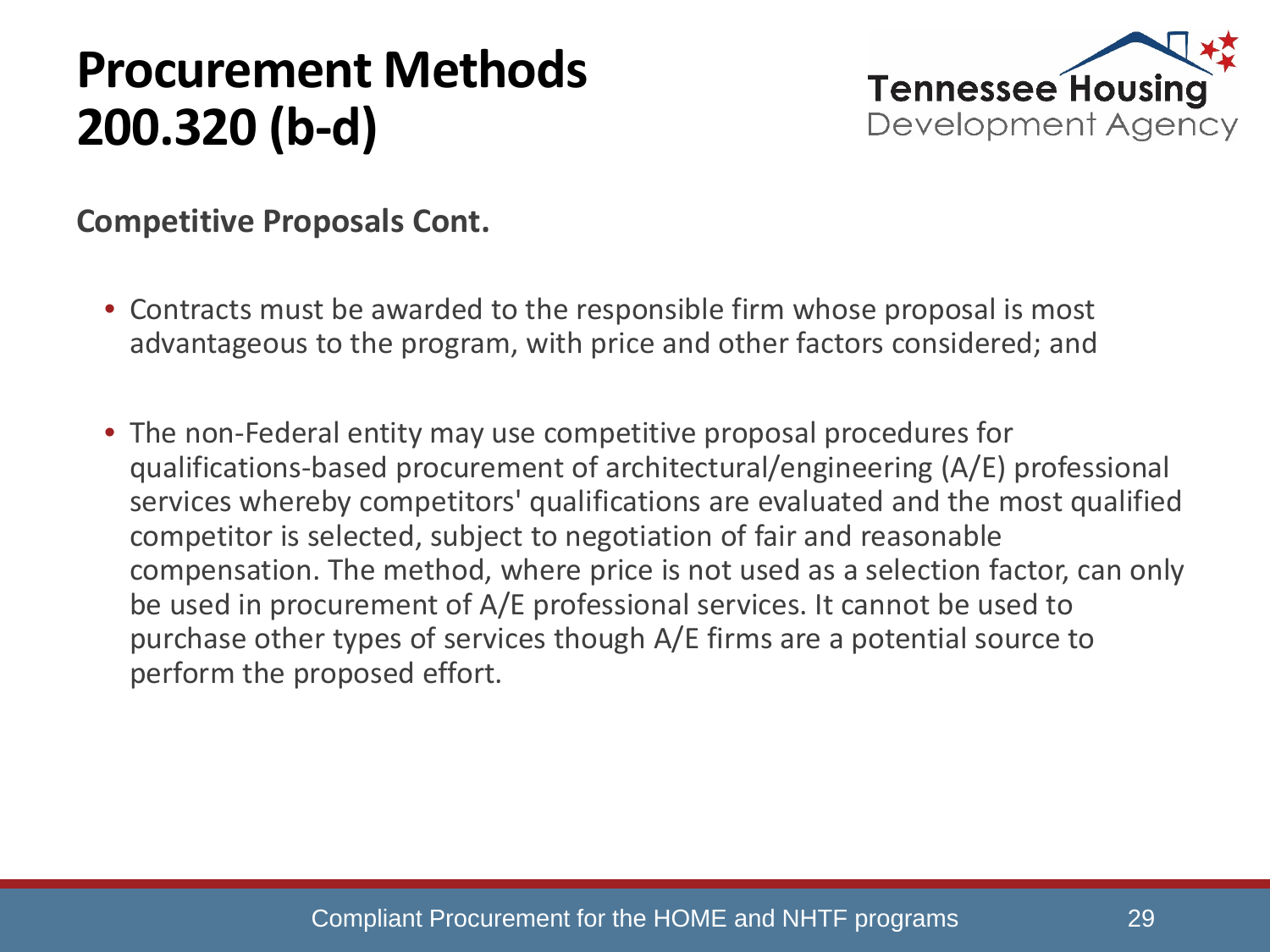

- •**Procurement by noncompetitive proposal; Sole Source:** is used when the items are only available from a single source. One or more of the following must apply:
	- The item is available only from a single source;
	- The public exigency or emergency for the requirement will not permit a delay resulting from competitive solicitation;
	- THDA expressly authorizes noncompetitive proposals in response to a written request from the non-Federal entity; or
	- After solicitation of a number of sources, competition is determined inadequate.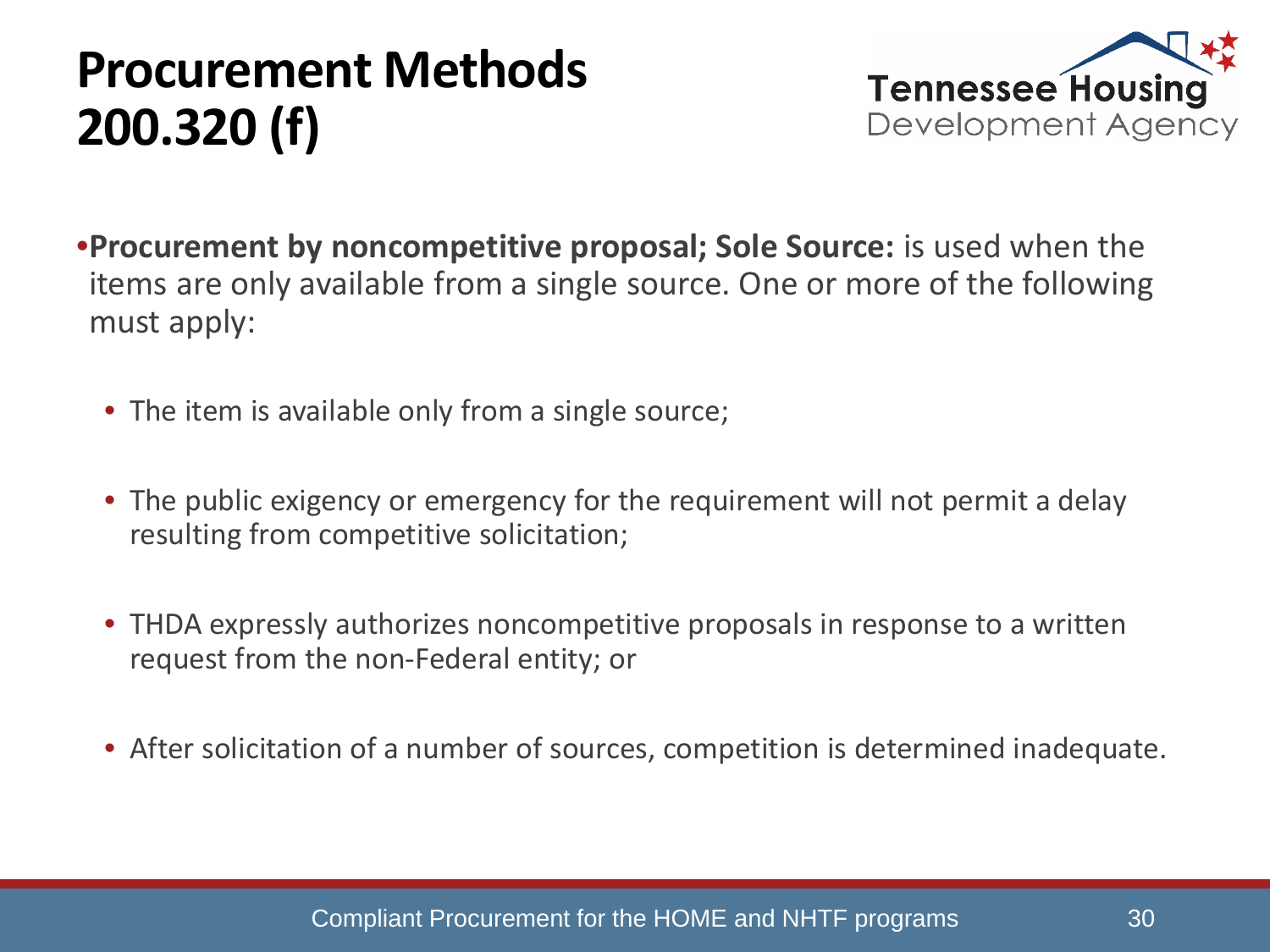### **Procurement Limits**



| <b>Micro</b>               | <b>Small</b>                       | Simplified<br><b>Acquisition</b><br>Threshold /<br>Construction | Simplified<br>Acquisition<br>Threshold /<br>Non-<br>Construction | <b>Sole Source</b>                    |
|----------------------------|------------------------------------|-----------------------------------------------------------------|------------------------------------------------------------------|---------------------------------------|
| $<$ \$3,500                | \$3,500 - \$49,999                 | $=$ >\$10,000                                                   | $=$ >\$50,000                                                    | Unique                                |
| No quotations              | Rate quotations                    | <b>Sealed Bids</b>                                              | Fixed price or cost<br>reimbursement                             | Public emergency<br>or no competition |
| Equitable<br>distributions | Cost or price<br>analysis required | Price is a major<br>factor                                      | <b>RFP with</b><br>evaluation<br>methods                         | Authorized by<br>agency               |

Compliant Procurement for the HOME and NHTF programs 31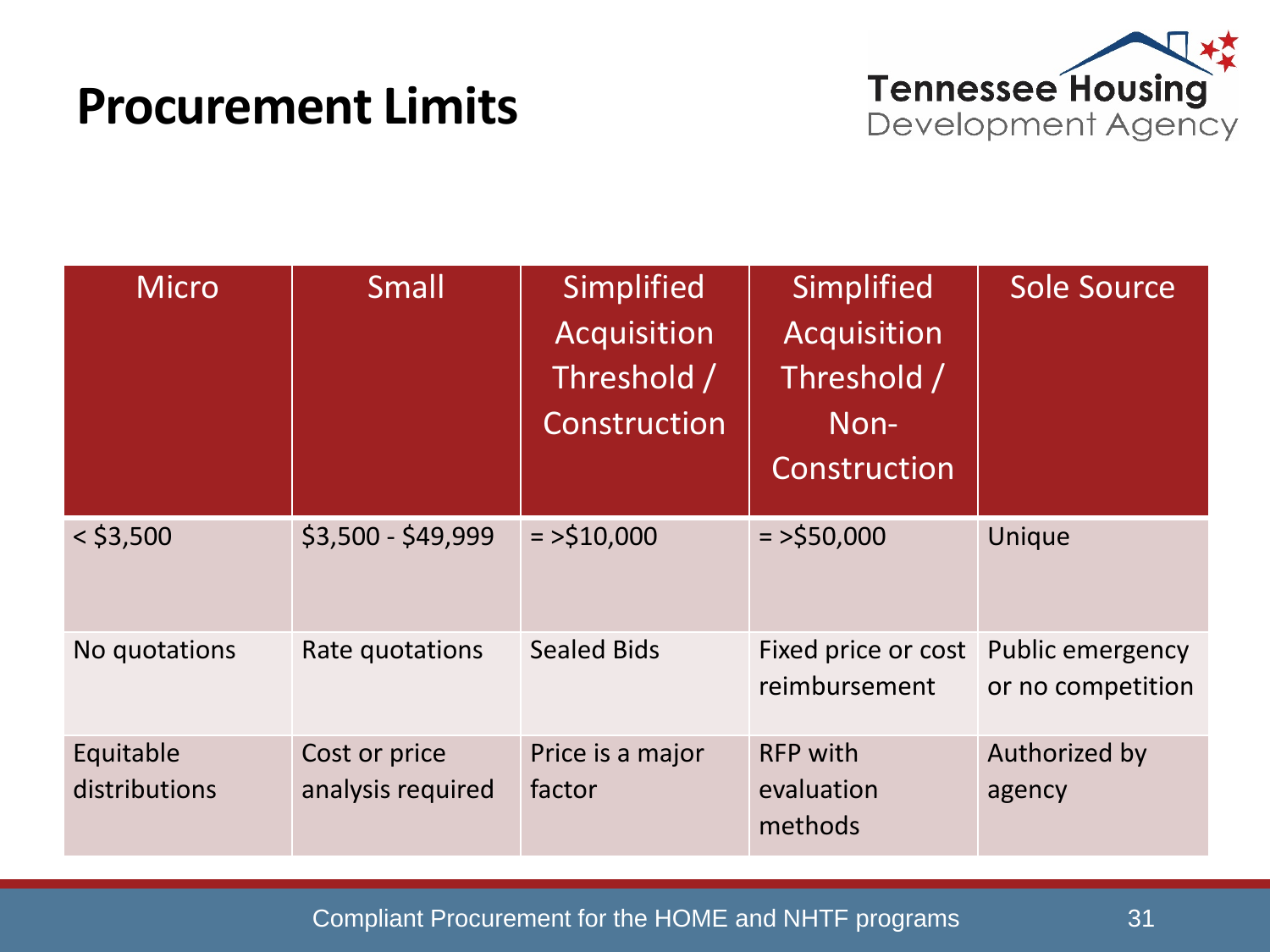### **Notes on Procurement Methods 200.320**



•Strategic Sourcing and Shared Services

- Requirements for competition may be applied in the methods of procurement in broader procurement decisions in order to leverage strategic sourcing agreement, shared services arrangement, or other practices that result in more efficient use of the funds (200.318 d)
- •The Uniform Guidance procurement standards only apply to goods and services that are directly charged to a Federal award, including subrecipients of Federal awards.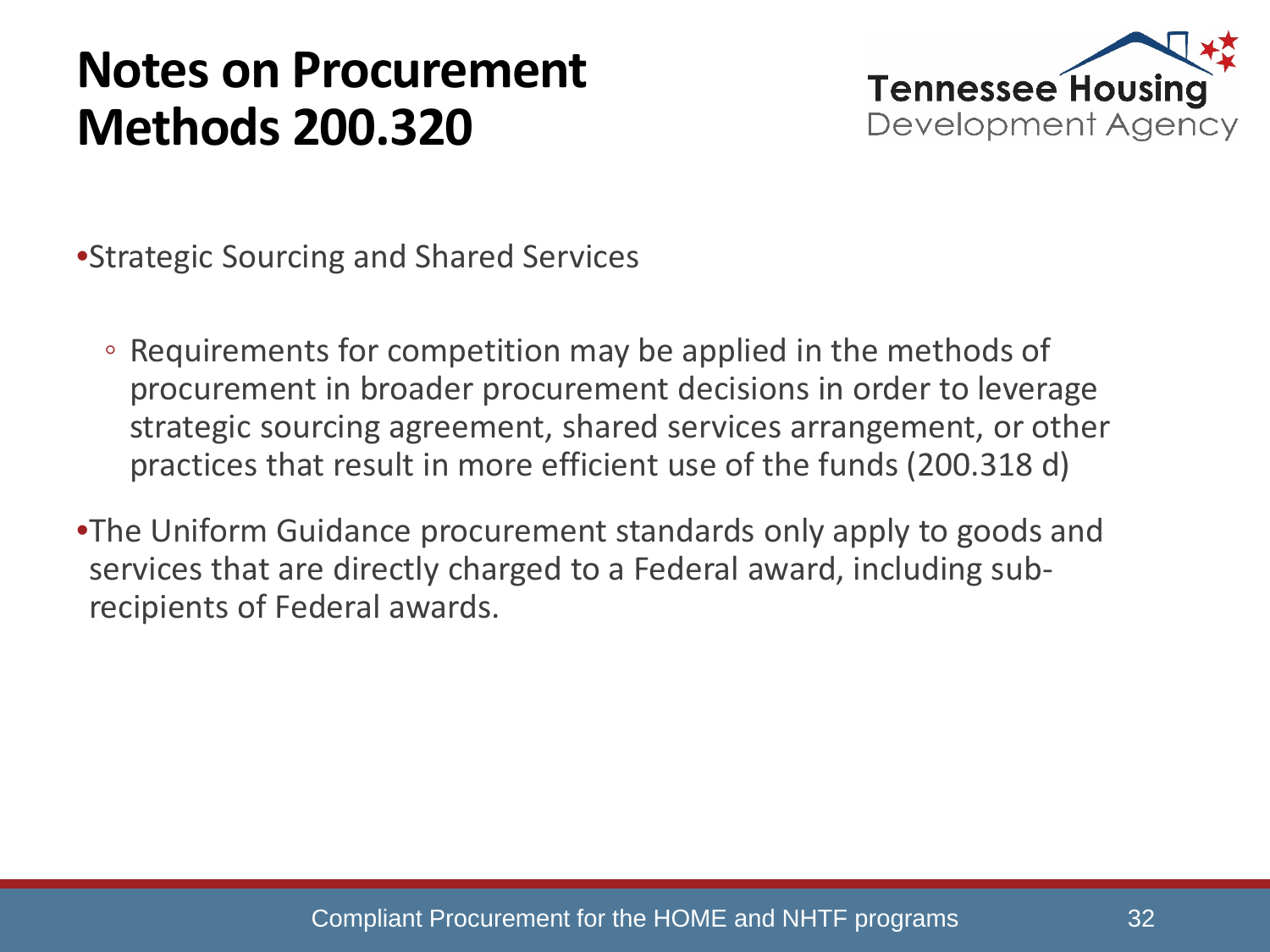# **Solicitation and Contract Types**



- •Intergovernmental Agreements
- •Informal Solicitation
- •Sealed Bids
- •Indefinite Delivery Indefinite Quantity (IDIQ) (can be used with sealed bids)
- •Firm Fixed Price (Preferred)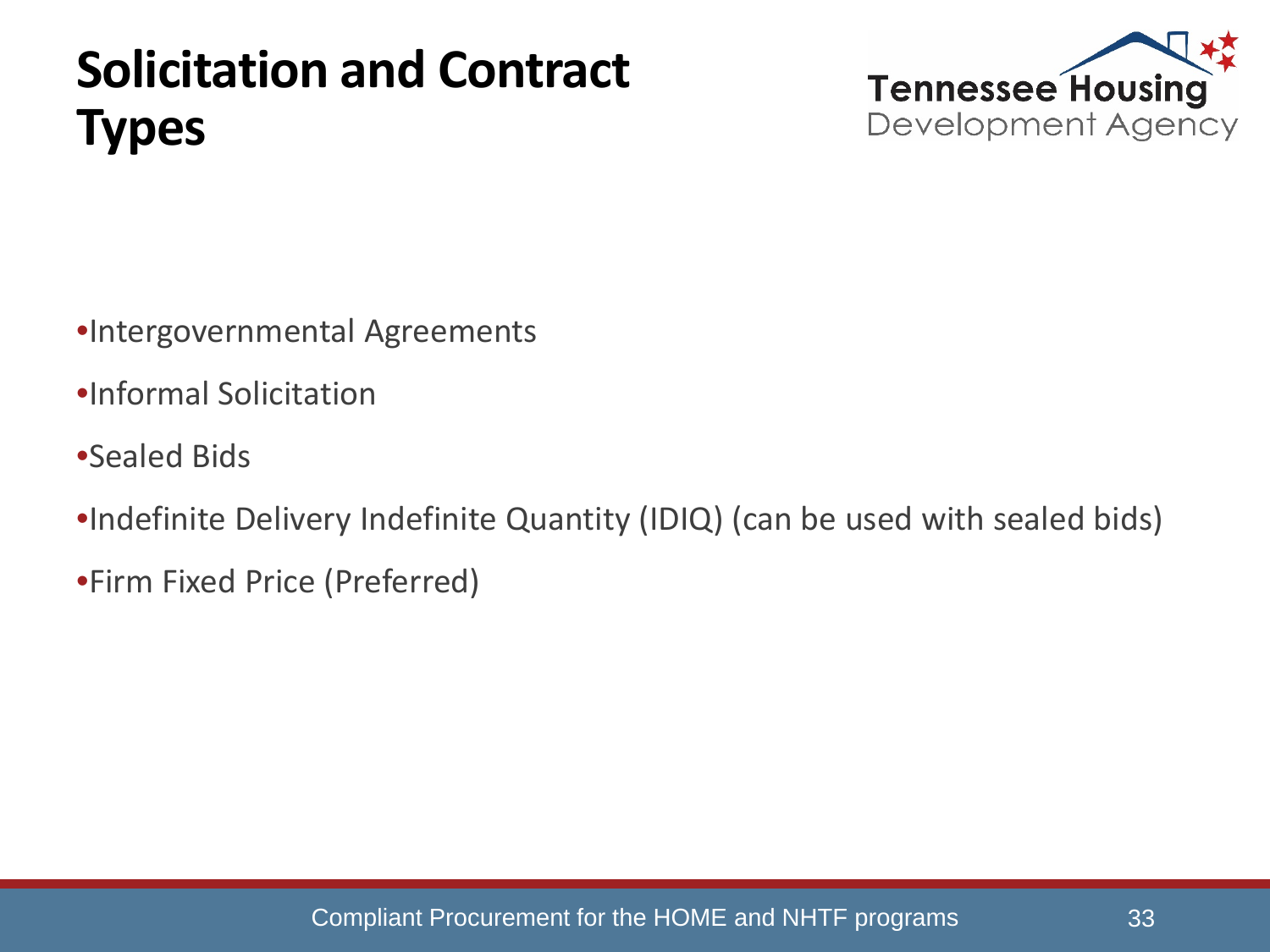### **Procurement and Affirmative Action 200.321**



•Small and Minority Businesses, Women-Owned Businesses, and Labor Surplus Area Firms

•Organization must take the following affirmative steps to ensure these firms are used when possible:

- Place qualified small, minority, and woman-owned businesses on solicitation lists
- Assure that such businesses are solicited when they are potential sources
- Divide total requirement, when economically feasible, into smaller tasks or quantities to permit maximum participation by such businesses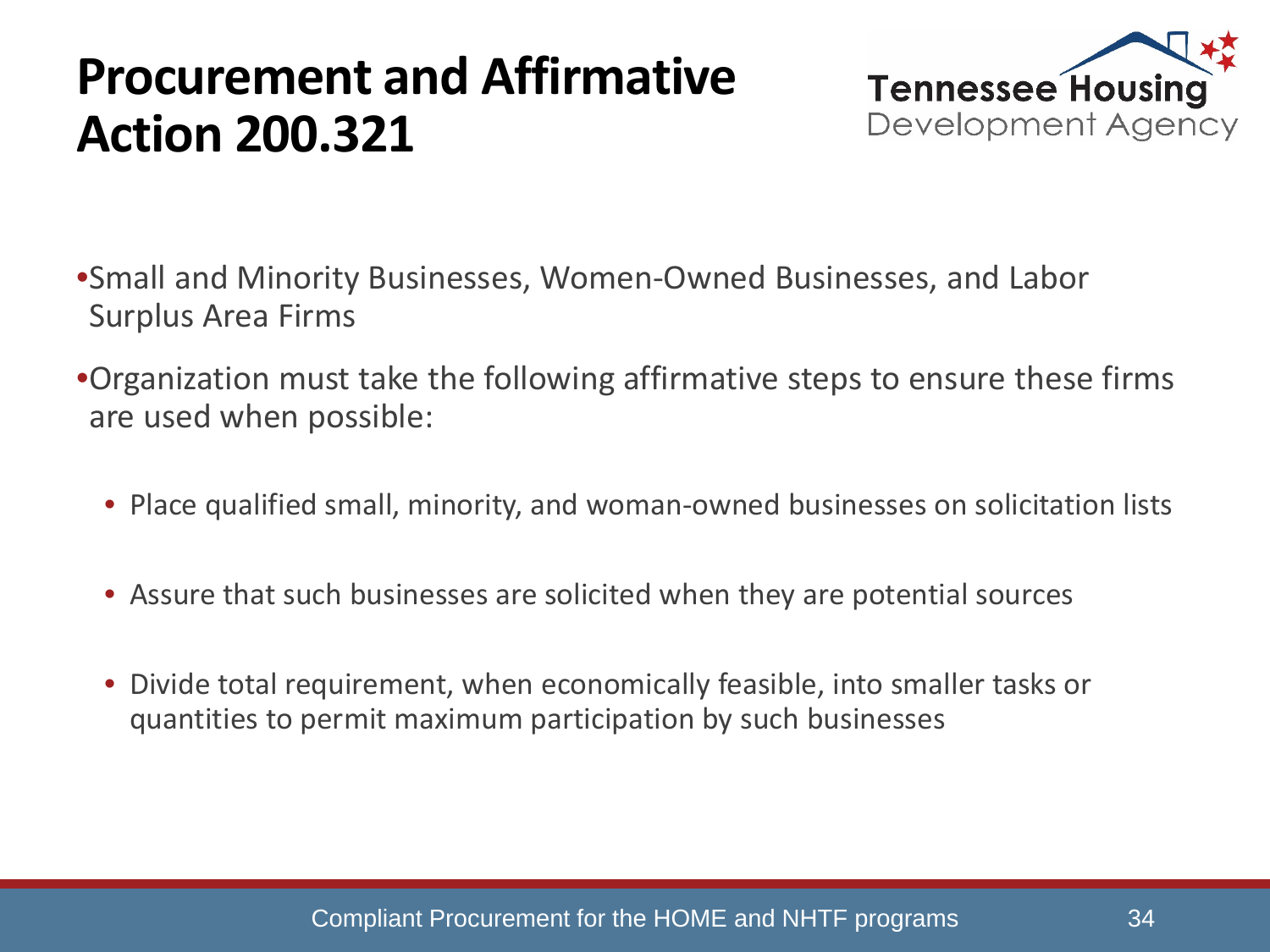### **Procurement and Affirmative Action 200.321**



- •Small and Minority Businesses, Women-Owned Businesses, and Labor Surplus Area Firms
- •Organization must take the following affirmative steps to ensure these firms are used when possible:
	- Establish delivery schedules, where requirements permit, which encourage such businesses to respond
	- Use service and assistance from such organizations as SBA, Minority Business Development Agency of the Department of Commerce, and
	- Require prime contractors to take the same affirmative steps.
	- State Diversity Directory: available at THDA.org [Here](https://tn.diversitysoftware.com/?TN=tn)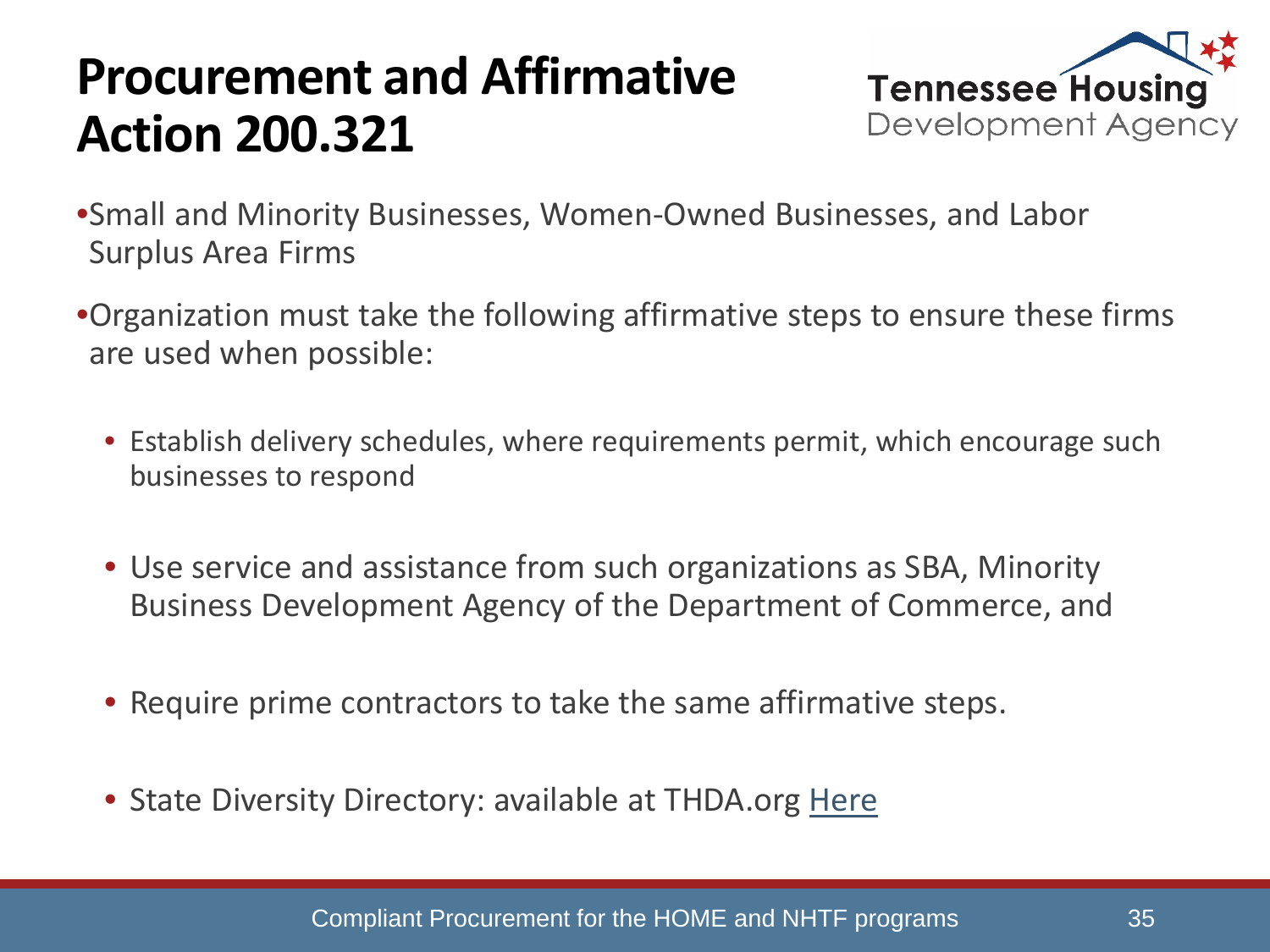### **Procurement Review**



•Organization **must** make available for review, upon request, technical specifications, solicitation materials including proof of publication, bid documents and bid tabs for all solicitations and procurements within 24 hours when requested by THDA.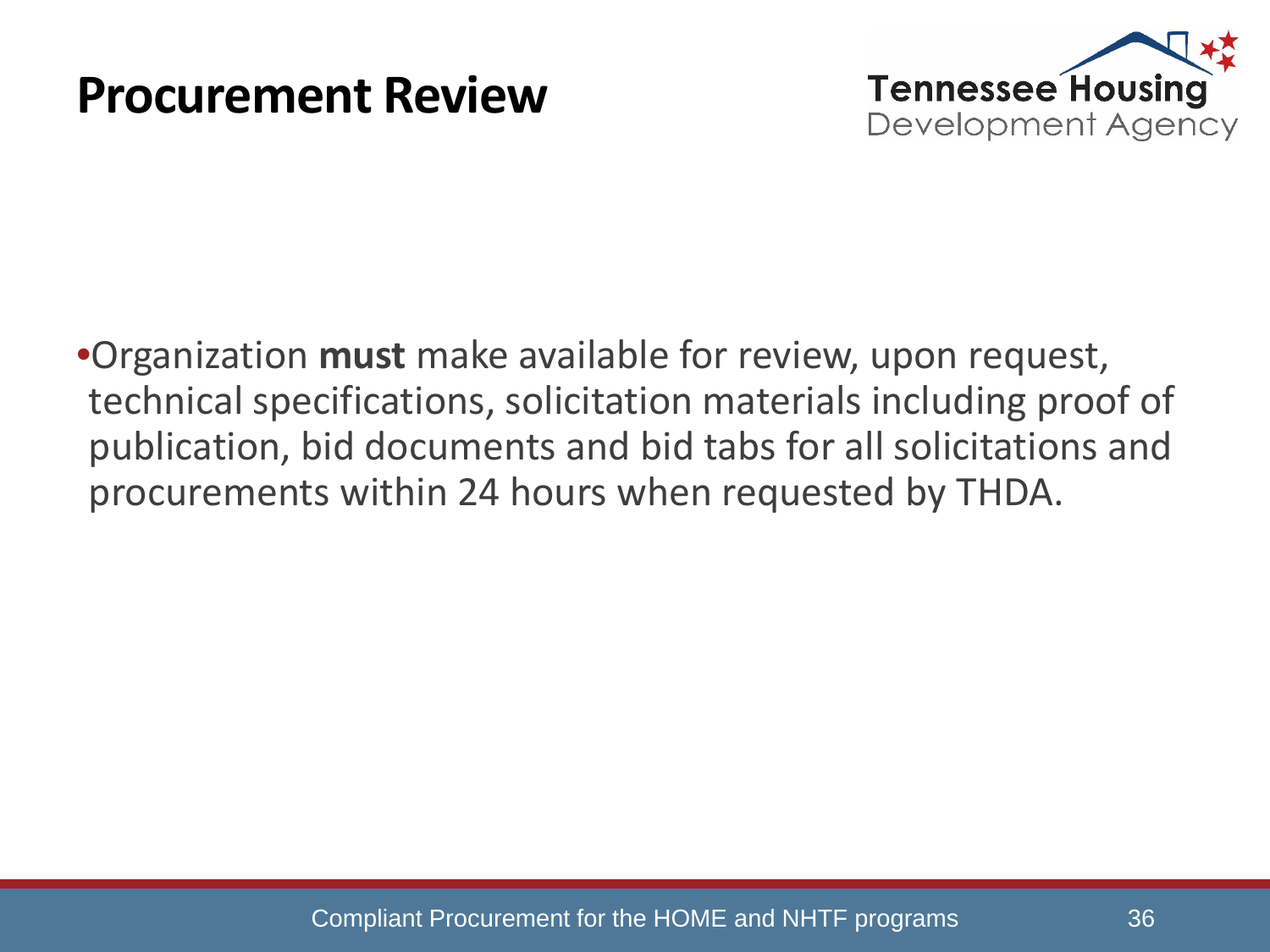### **Bonding Requirement 200.325**



•Bonding may be required for construction/rehabilitation contracts/subcontracts exceeding the Simplified Acquisition Threshold to ensure that the Federal interest in the procurement is adequately protected. Minimum requirements:

- A bid guarantee equal to 5% of the bid price to ensure that the successful bidder will enter into a binding agreement for the work.
- A performance bond to secure fulfillment of the contractor's obligations for 100% of the contract price.
- A 100% payment bond to assure payment as required by law of all persons supplying labor and materials in performance of work specified in the contract.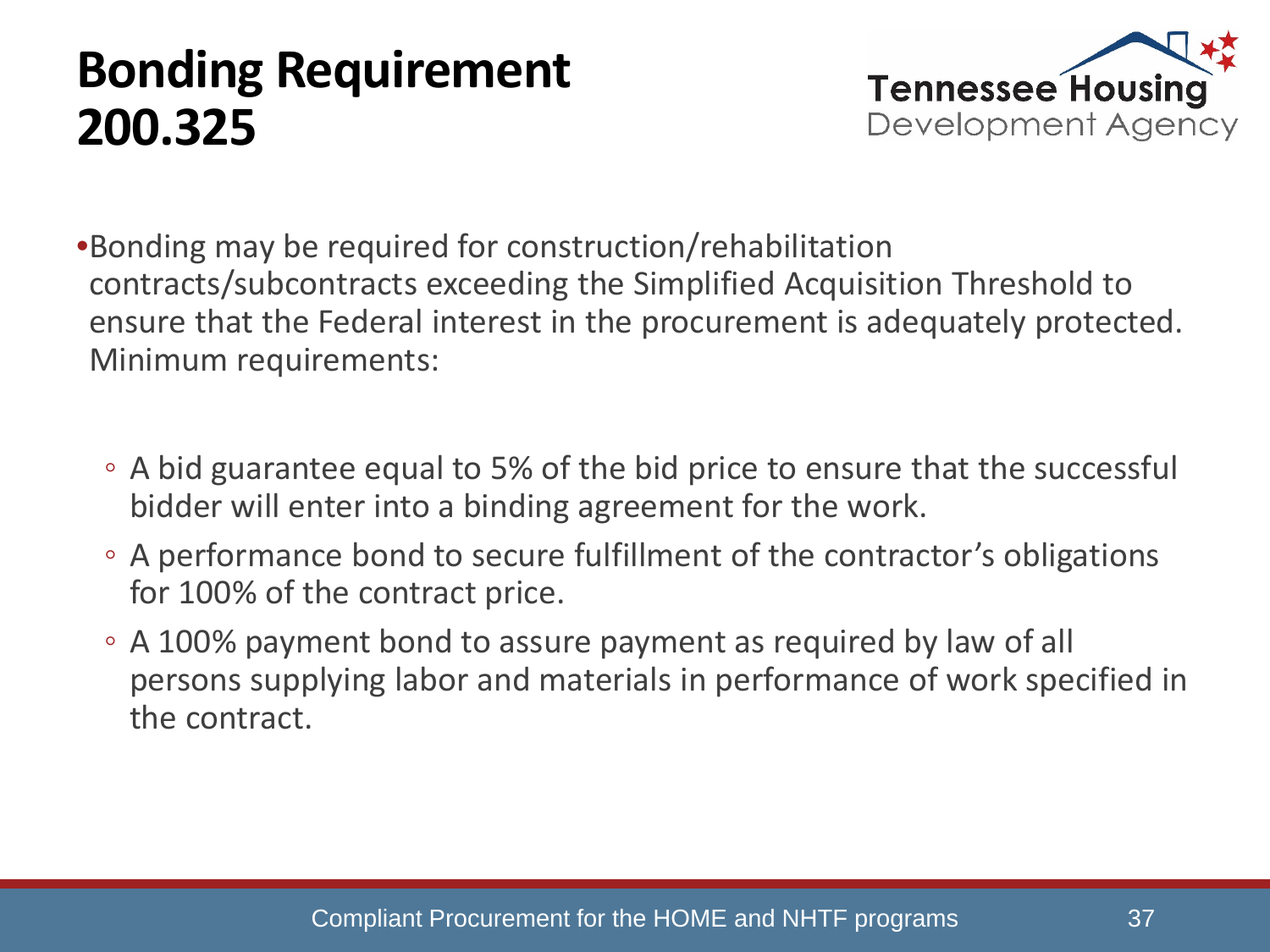### **Contract Provisions 200.326 Appendix II to Part 200**



Non-Federal entity's contracts must contain applicable provisions described in Appendix II of Part 200 – Contract Provisions for non-Federal Entity Contracts Under Federal Awards.

•Contracts in excess of \$49,999 must address administrative, contractual, or legal remedies in instances where contractors violate or breach contract terms, and provide for such sanctions and penalties as appropriate.

•Contracts >\$10,000 must address termination for cause and for **convenience** by the non-Federal entity including the manner by which it will be effected and the basis for settlement.

•Equal Employment Opportunity (all federally assisted construction contracts).

•Davis-Bacon Act (when applicable for 12 units or more).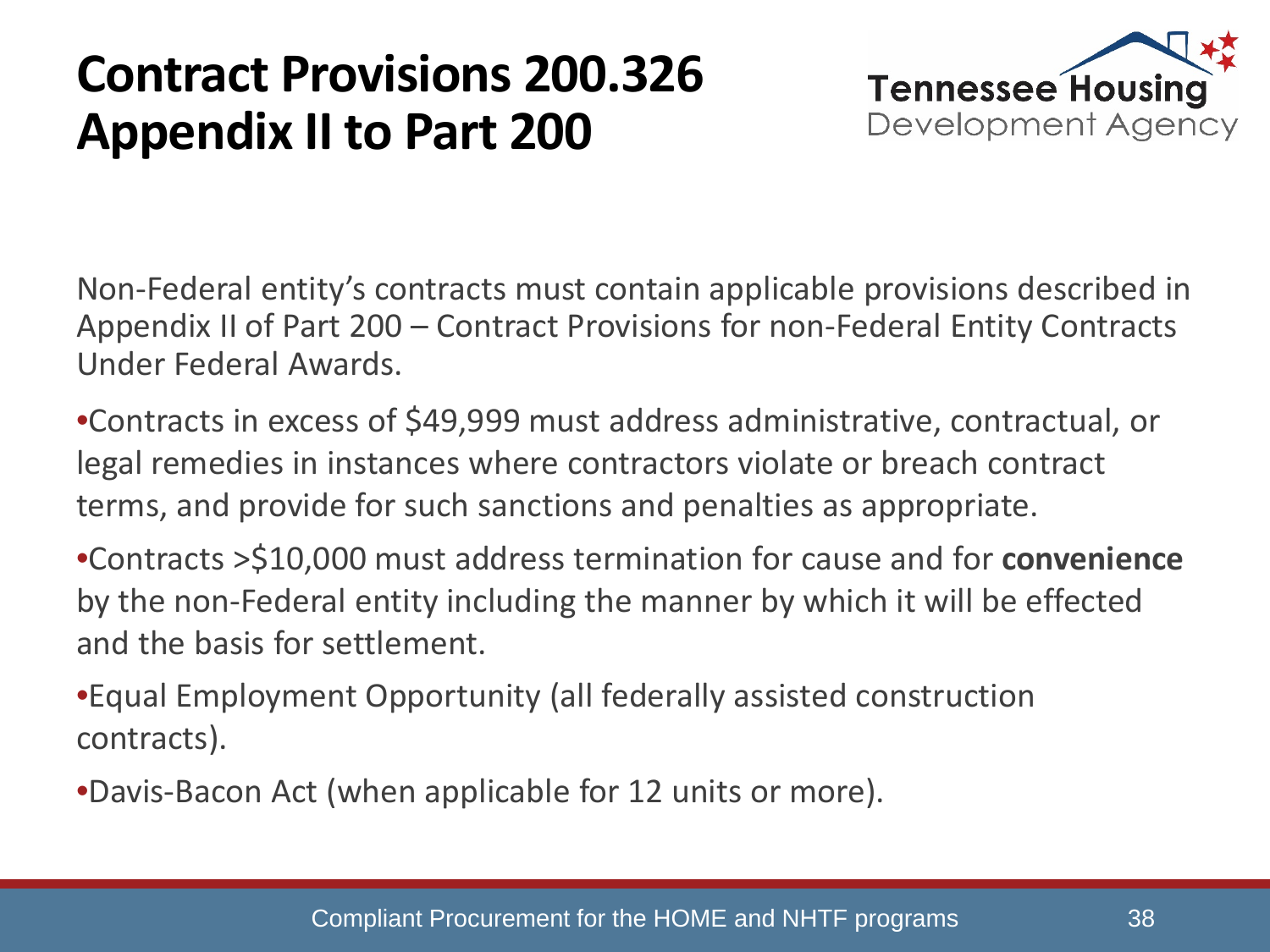### **Contract Provisions 200.326 Appendix II to Part 200 Cont.**



•Contract Work Hours and Safety Standards (>\$100,000 where mechanics or laborers).

•Rights to Inventions Made Under a Contract or Agreement.

•Clean Air Act and Federal Water Pollution Control Act (>\$150,000).

•Byrd Anti-Lobbying Amendment (>\$100,000).

•Debarment and Suspension.